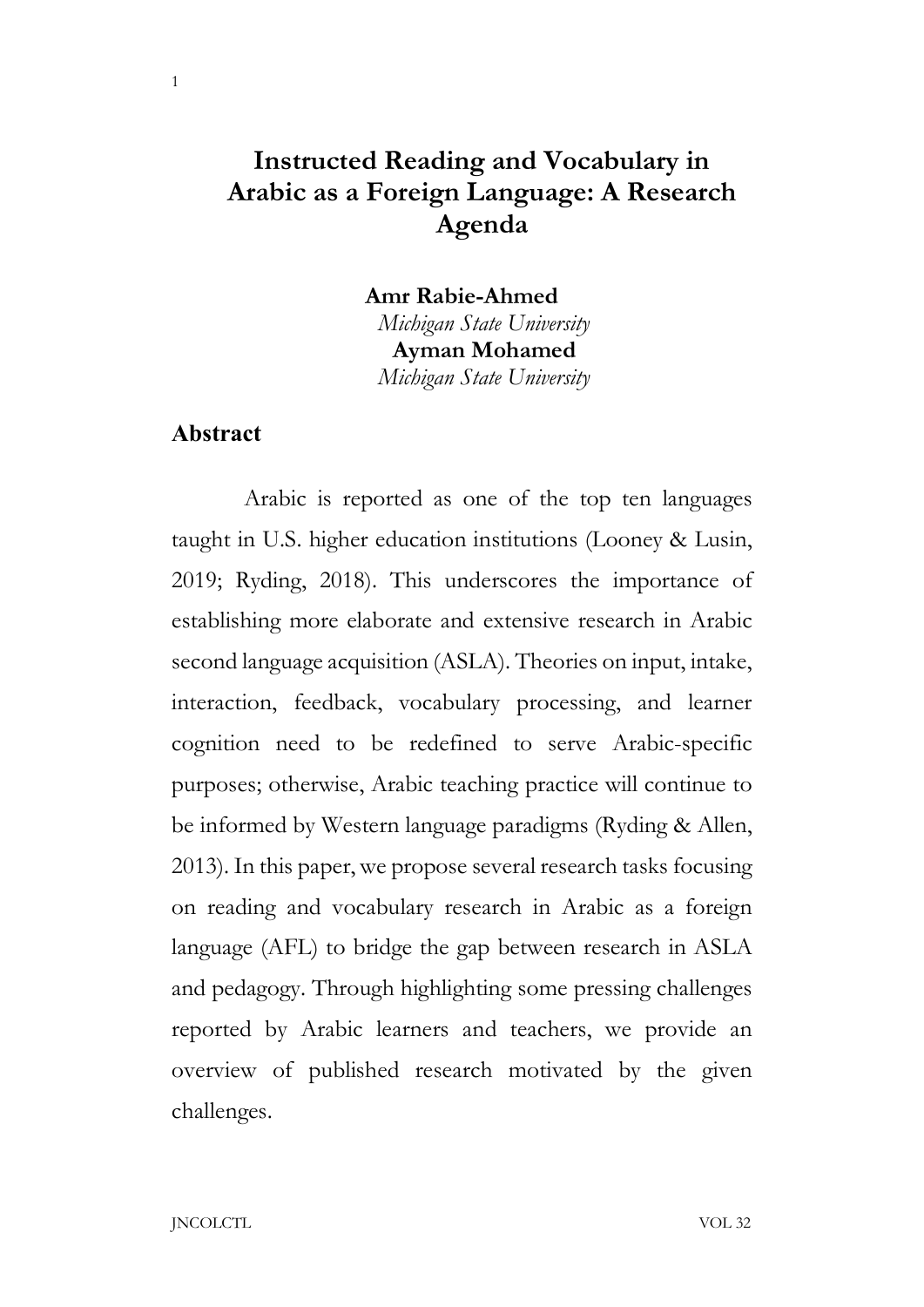Keywords: Arabic as a foreign language; Vocabulary; Reading; Diacritics; Root and pattern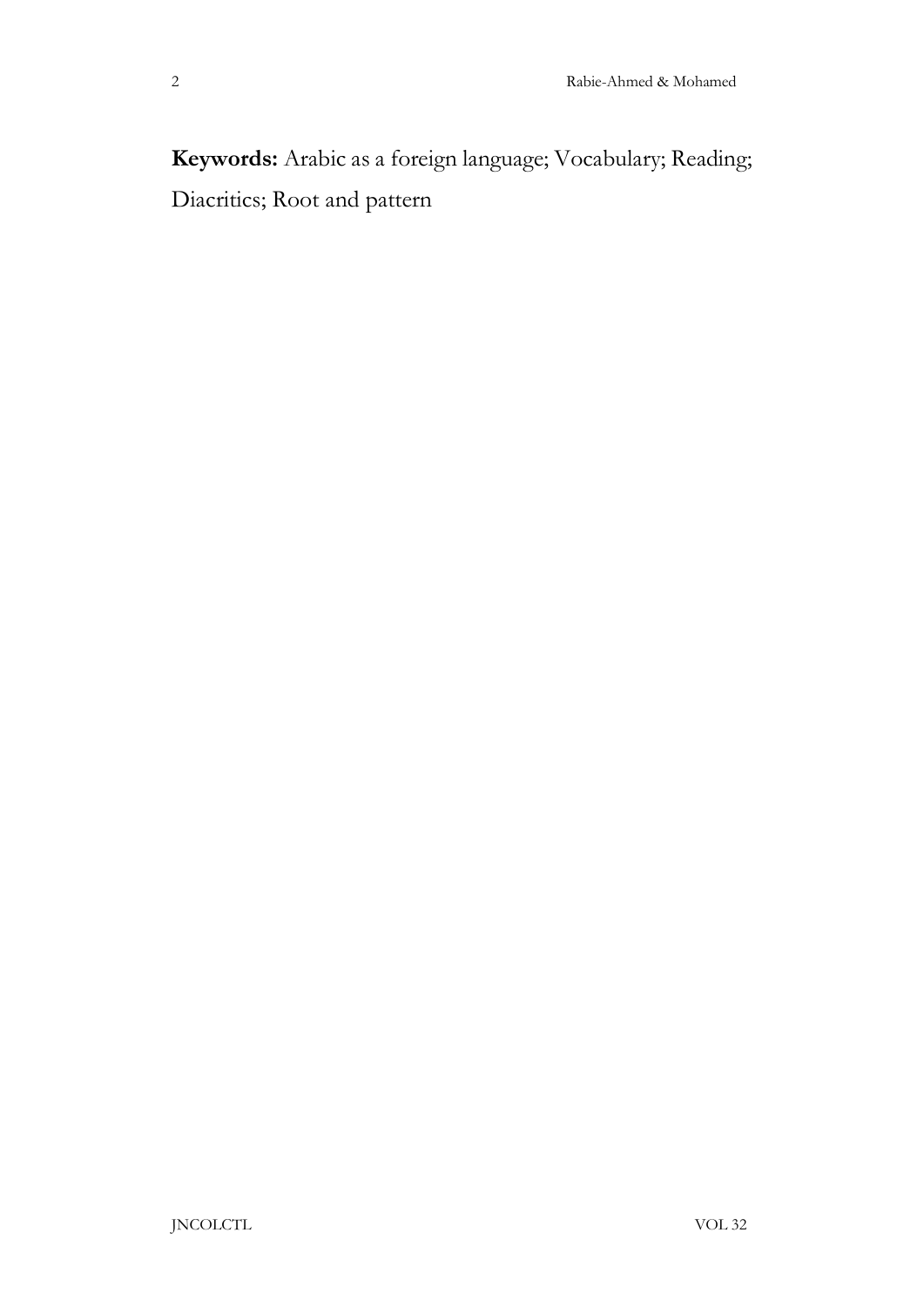### Introduction

 Recent Modern Language Association (MLA) reports demonstrate that Arabic is still relatively stable in terms of enrollment in U.S. higher education. Ryding (2018) maintained that Arabic enrollment remains robust as more learners are reaching advanced levels of proficiency (Goldberg & Looney, 2015) and pursuing careers related to Arabic. This underscores the importance of establishing more elaborate and extensive research in ASLA. According to Ryding and Allen (2013), Arabic pedagogy will continue to be informed by Western language paradigms if language acquisition theories are not redefined to serve Arabic-specific research. To bridge the gap between research and pedagogy in Arabic teaching practice, Alhawary (2018) called for classroom-based research that would inform Arabic teaching practitioners about the effectiveness and relevance of techniques and strategies that specifically target language skills (reading, writing, listening, and speaking) in the classroom rather than taking them for granted based on research from other languages. Specifically, learning to read and write Arabic as a foreign language can be particularly challenging for various reasons, including orthography and diacritics, word order, the complex  $\hat{H}$ fra:b system (case and mood marking), the root-and-pattern morphology, and the diglossic nature of the language. This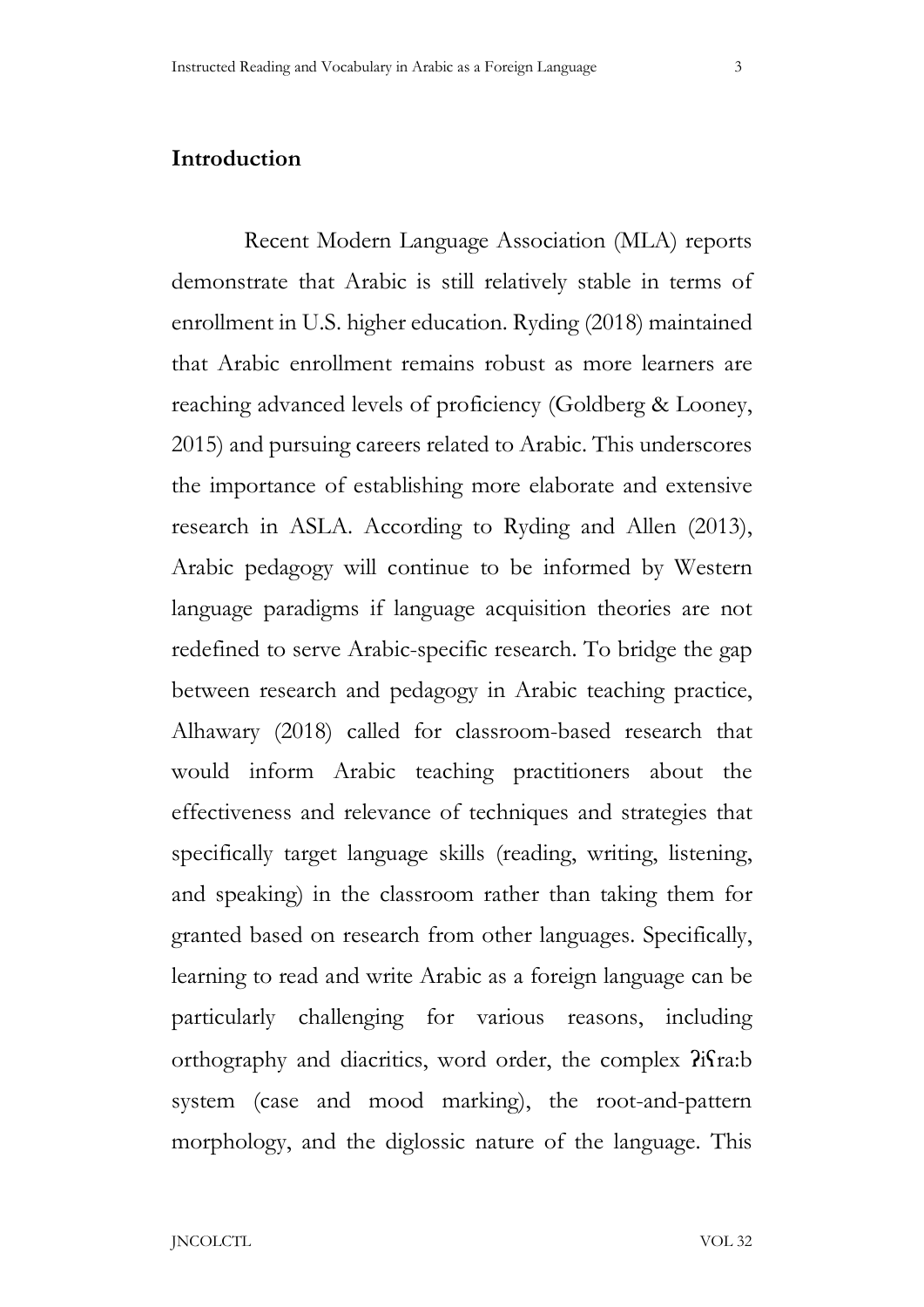article suggests research tasks focusing on reading and vocabulary research in AFL to bridge the gap between research in ASLA and pedagogy. Under each research task, we start with a systematic review of research related to the task, highlighting some pressing challenges that Arabic learners and teachers report about teaching reading and vocabulary of Arabic. At the end of each section, we provide some research ideas and a guide for researchers in ASLA to replicate or conduct to connect research with pedagogical practices.

Research task 1: Measuring receptive and productive knowledge of diacritics and root-and-pattern morphology and their role in language performance and vocabulary growth.

 The uniqueness of the Arabic orthography is not limited to the right-to-left writing system or the connected forms of letters. It also lies in the use of diacritics to represent short vowel sounds. The written alphabetical system in Arabic is consonantal (Saiegh-Haddad, 2005). Out of the 28 letters of Arabic, only three letters can function as long vowels, sometimes serving as consonants too (Brosh, 2015). The shortage of vowels in written Arabic is compensated by diacritics above or below letters. This eventually results in two types of texts in Arabic: shallow and deep orthography texts.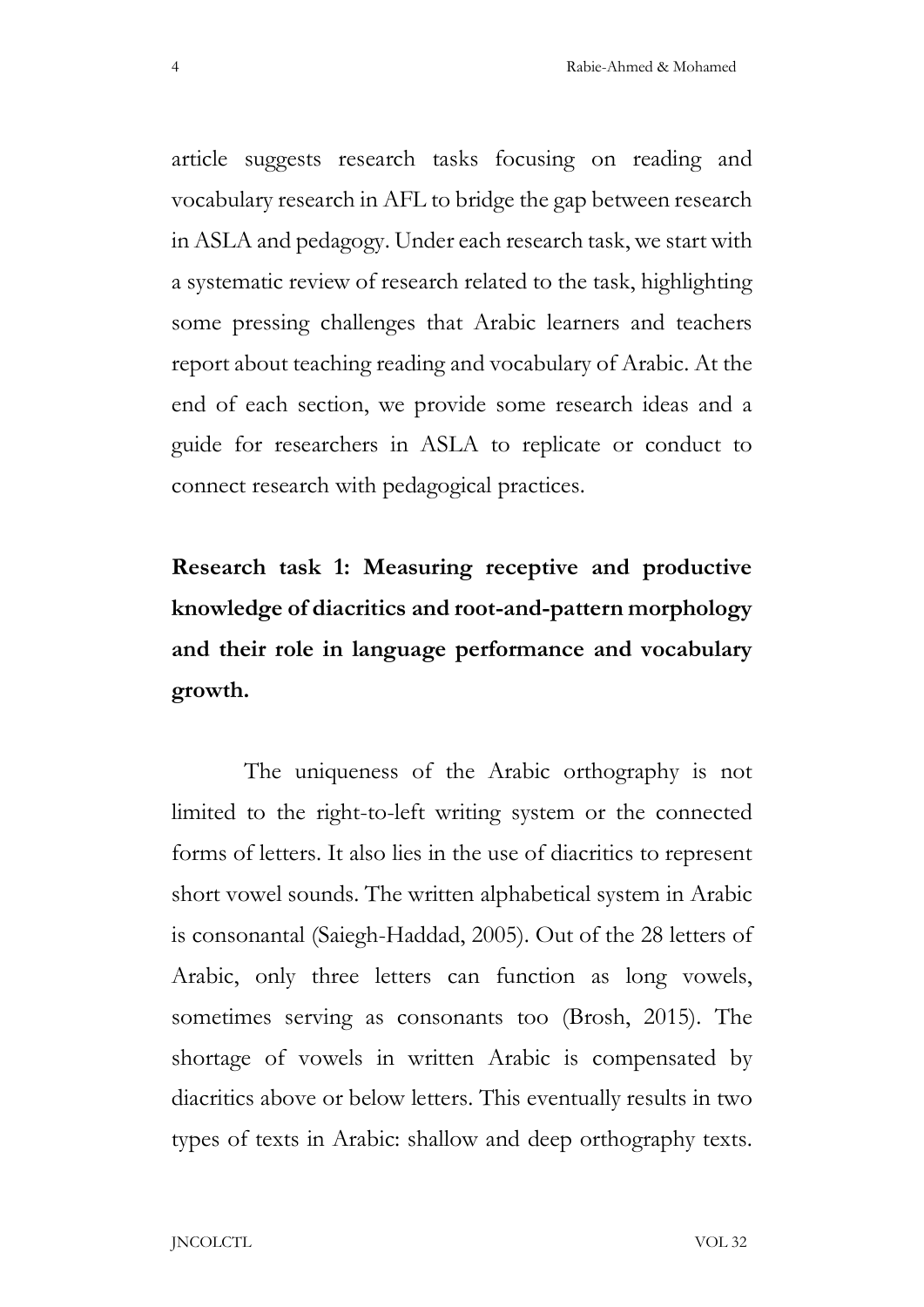In shallow orthography texts, words are always vowelized with diacritics, making them more accessible to beginning learners. The other type, deep orthography, in which diacritics are rarely or barely used, is the common practice in written Arabic and can be managed by advanced Arabic learners as they have already developed a broad range of vocabulary based on their root-and-pattern knowledge (Abu Rabia, 1995, 1997, 1999, 2002; Hansen, 2010). Even though some informal texts are not vowelized, diacritics are still implicitly used in readers' cognition to identify and understand the meanings (Abu-Liel, Ibrahim, & Eviatar, 2021). Another relevant feature in discussing diacritics in Arabic is the  $\frac{2}{r}$ fra:b system. It is defined as the inflectional grammar of the written language and is used to mark case and mood. Diacritical short vowels and inflectional endings are assigned to nouns and verbs to mark their syntactic functions (Khaldieh, 2001). Thus, in dealing with Arabic text, learners can explicitly or implicitly process information of diacritics guided by their knowledge of root and pattern, case, and mood in addition to their lexical knowledge.

 In addition to diacritics, root-and-pattern morphology is essential in Arabic vocabulary learning. Roots refer to the set of consonant letters from which many words are derived. All different parts of speech emerge from three- to four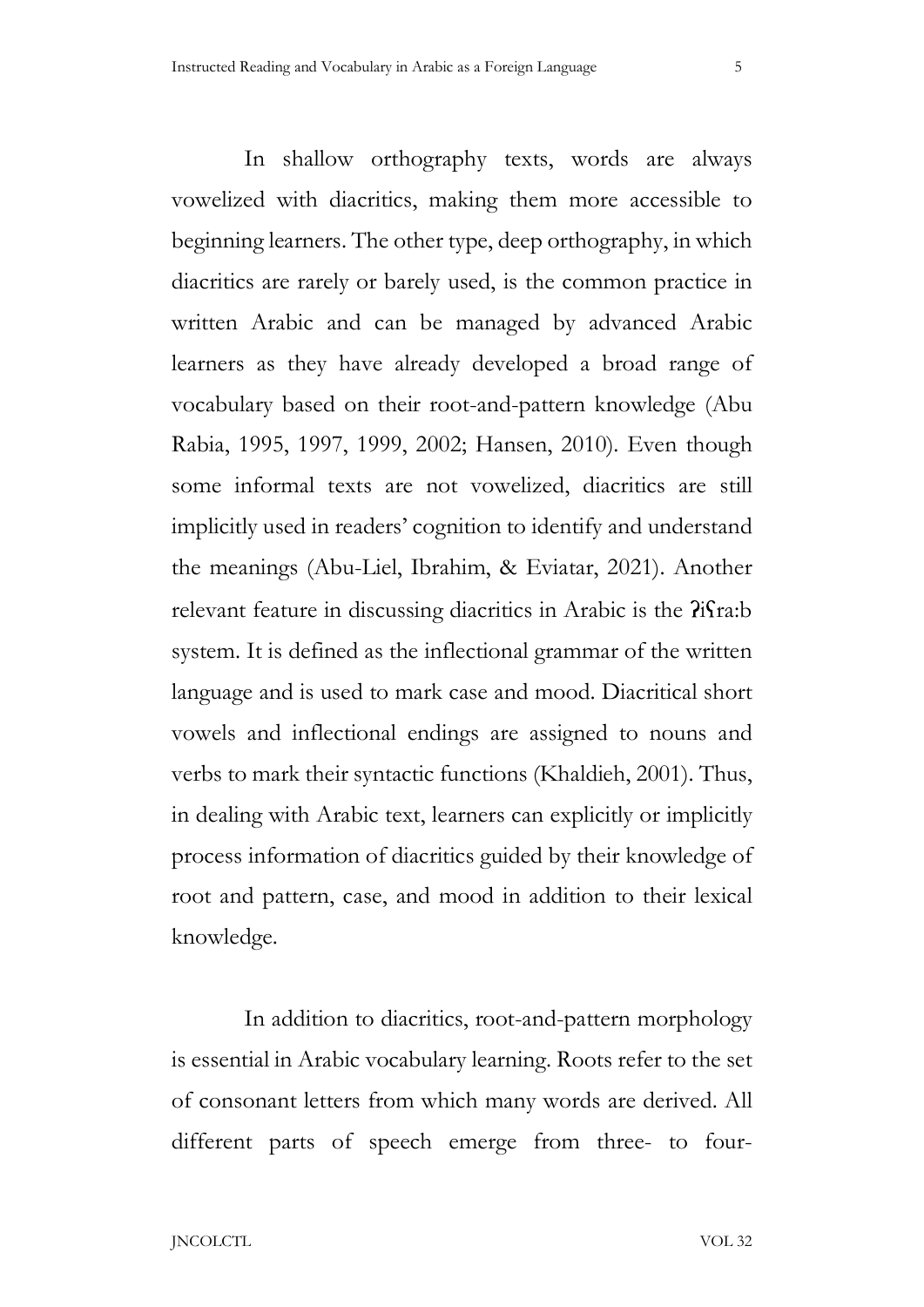consonant roots and, on very rare occasions, five-consonant roots. For example, words like book, books, write, writing, writer, library, and office are derived from the same threeconsonant root K-T-B. In their early stages, learners of Arabic encounter a number of homographs like لَارَس daras ("he studied") versus دَرّس darras ("he taught"), or كَتَب kataba ("he wrote") versus  $\stackrel{\text{(``books'')}{\sim}}{\sim}$  kutub ("books"), or أَكَلَ akala ("he ate") versus أَكُل  $\alpha$ kl ("food").

 In derivational morphology, Arabic words are derived from consonantal roots, which take different patterns using vowel infixes breaking into the orthographic sequence of the word. The root carries the lexical reference, and the combination of roots and phonological patterns conveys specific semantics (Abu-Rabia & Saliba, 2008; Abu-Rabia & Awwad, 2004). Patterns generate different parts of speech from a single base root that carries the core meaning. The inflection of verbs is systematic and considers person, number, gender, and time. Different morphemes convey different information. Thus, the interpretation of words in Arabic reading requires processing the combination of the root and the word pattern.

 Previous research on the effect of diacritics on reading comprehension and word recognition (mostly focusing on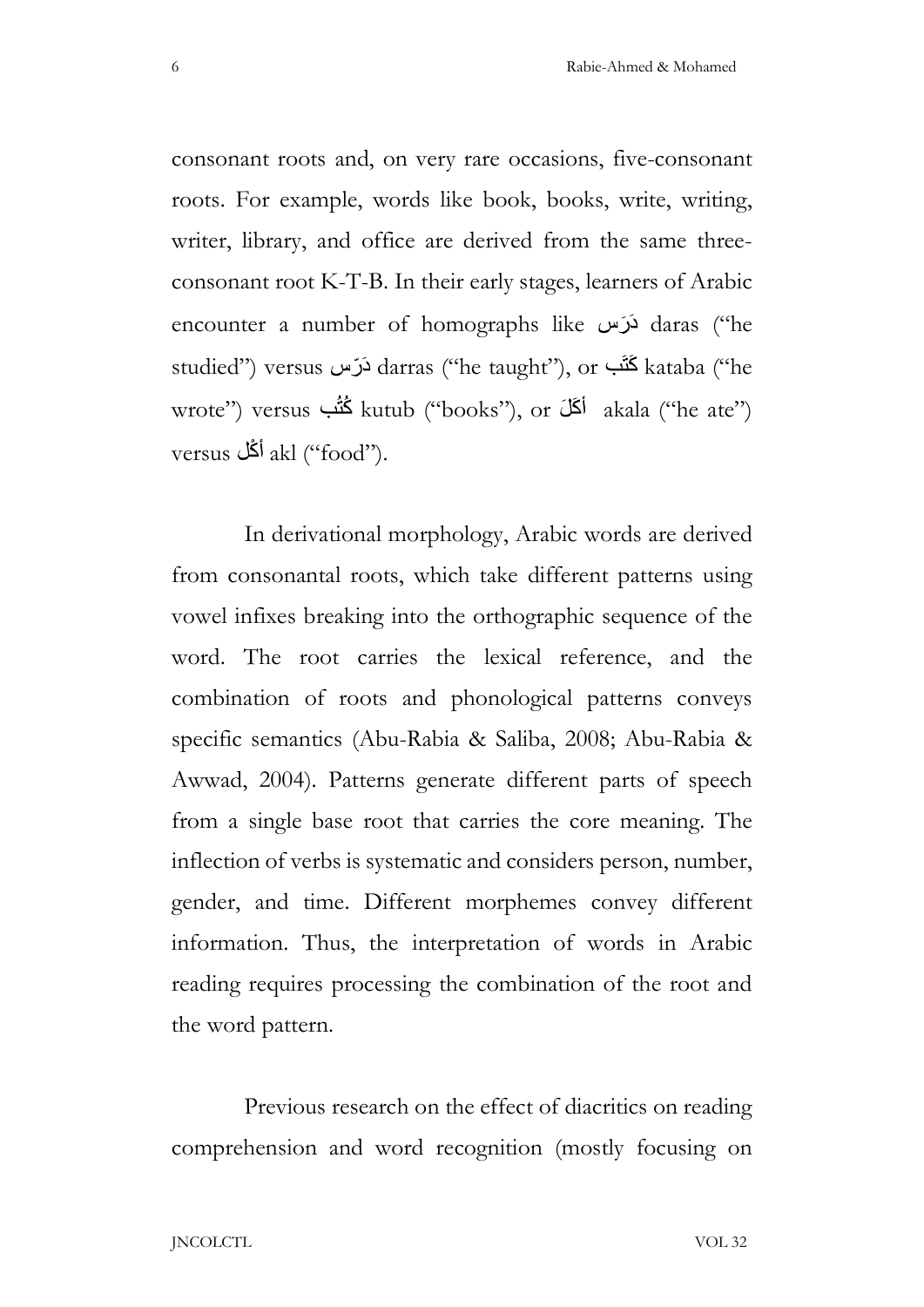Arabic native speaker populations and particularly school children) yielded conflicting results. Some studies (e.g., Abu-Rabia, 1997, 1998, 1999, 2001, 2007; Abu-Rabia & Siegel, 1995) pointed out that vowels and diacritics significantly facilitated reading comprehension, especially when combined with context knowledge. Others reported that vowelization hindered reading performance (e.g., Almadi, 2007; Ibrahim, 2003; Taha, 2016; Hansen, 2010). Other studies concluded that diacritics have a neutral effect on reading comprehension (see Khaldieh, 2001). Abu-Rabia (2019) identified further gaps in literature that caused contradicting results about the role of diacritics, including the use of different uncontrolled measures and scoring rules, the random use of word lists with no control of word knowledge, and the lack of longitudinal investigations that would legitimately capture reading development.

 In a carefully designed study, Midhwah and Alhawary (2020) addressed some of these methodological gaps by comparing the performance of two groups of learners of different proficiency levels from two different Arabic programs. The programs were distinct in terms of using two textbooks: a vowelized textbook and an unvowelized textbook. Participants performed word list reading, text reading, and word comprehension tasks. Results showed an advantage in reading speed, accuracy, and comprehension for learners who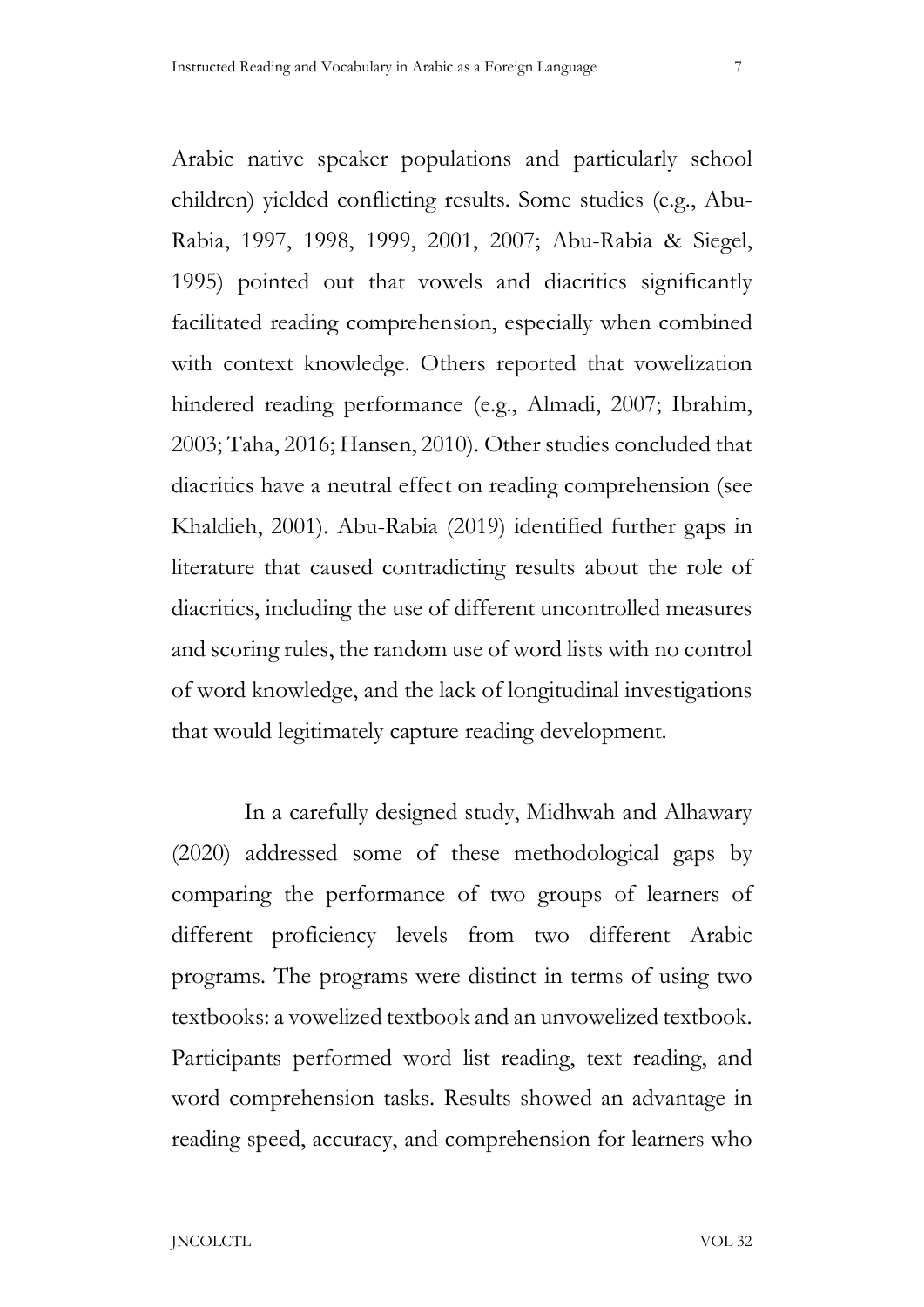used a vowelized textbook. The study controlled for the role of input, repeated encounters, and the nature of exposure to diacritics. Results provided important implications for teaching Arabic and strongly supported the position that explicit training on shallow orthography (diacritics) can enhance reading skills at large while the implicit approach can slow reading development.

 Little is done in ASLA regarding the role of morphological awareness in reading comprehension and acquisition. Most research was devoted to native speakers, particularly school children (e.g., Tibi & Kirby, 2017; Layes et al., 2017). Tibi et al. (2019) pointed out that morphological awareness has not been sufficiently tested in Arabic reading outcomes. They validated root awareness as one aspect that can be used to assess morphological knowledge of Arabic. Priming studies such as Boudelaa and Marslen-Wilson (2011) and Shalhoub-Awwad and Leikin (2016) showed that root recognition facilitated lexical decision and word recognition. In the L2 Arabic classroom, there is no clear pedagogical consensus among instructors on how to best approach rootand-pattern morphology for raising learners' awareness and supporting language development. Little research is done to answer these questions. Redouane (2003) compared the performance of L2 Arabic learners with native speakers of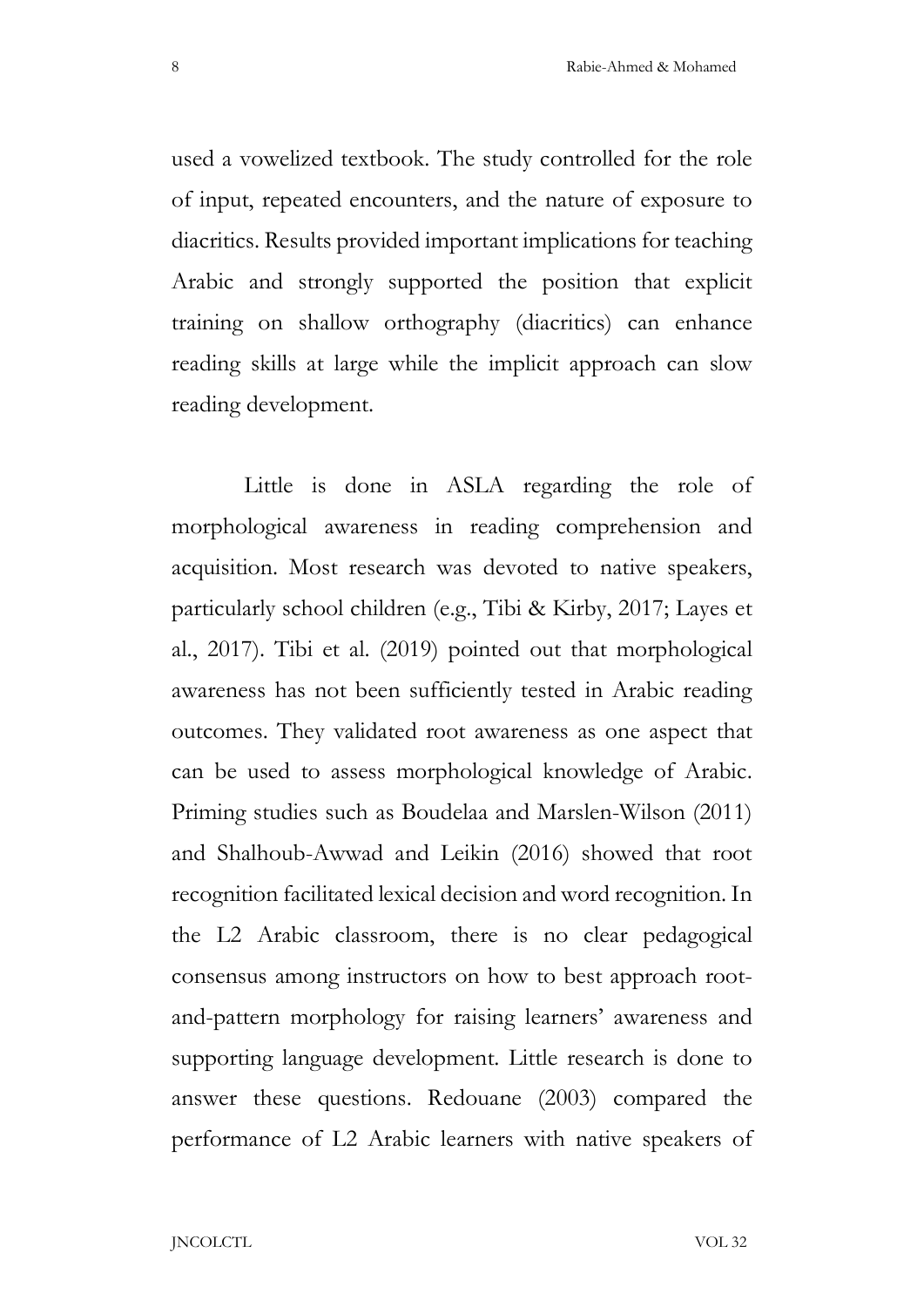Arabic and found an advantage of explicit exposure to morphological rules in lexical development and learners' use of word-formation processes. Incidental communicative instruction did not show similar effects on morphological knowledge and performance. There was a role of vocabulary knowledge as higher-level students performed better in using morphological rules. In similar lines, Khoury (2008) examined the effect of the explicit teaching of the root-and-pattern wordformation system to students of AFL. She recruited a total of 109 beginning learners of Arabic. Participants were formed into two groups: control and experimental. The experimental group received explicit root-and-pattern instruction, while the control group did not. Results showed that students who received explicit instruction on roots and patterns were significantly better at inferring the meaning of unfamiliar words when root information was provided.

 Taken together, both studies suggest that explicit morphological instruction on roots and patterns is crucial at early stages. On the other hand, Ryding (2018) advocated a lexical approach in which instructors should first focus on building core vocabulary while delaying derivational morphology, mirroring the experience of native speakers who develop this knowledge over time and through later formal instruction.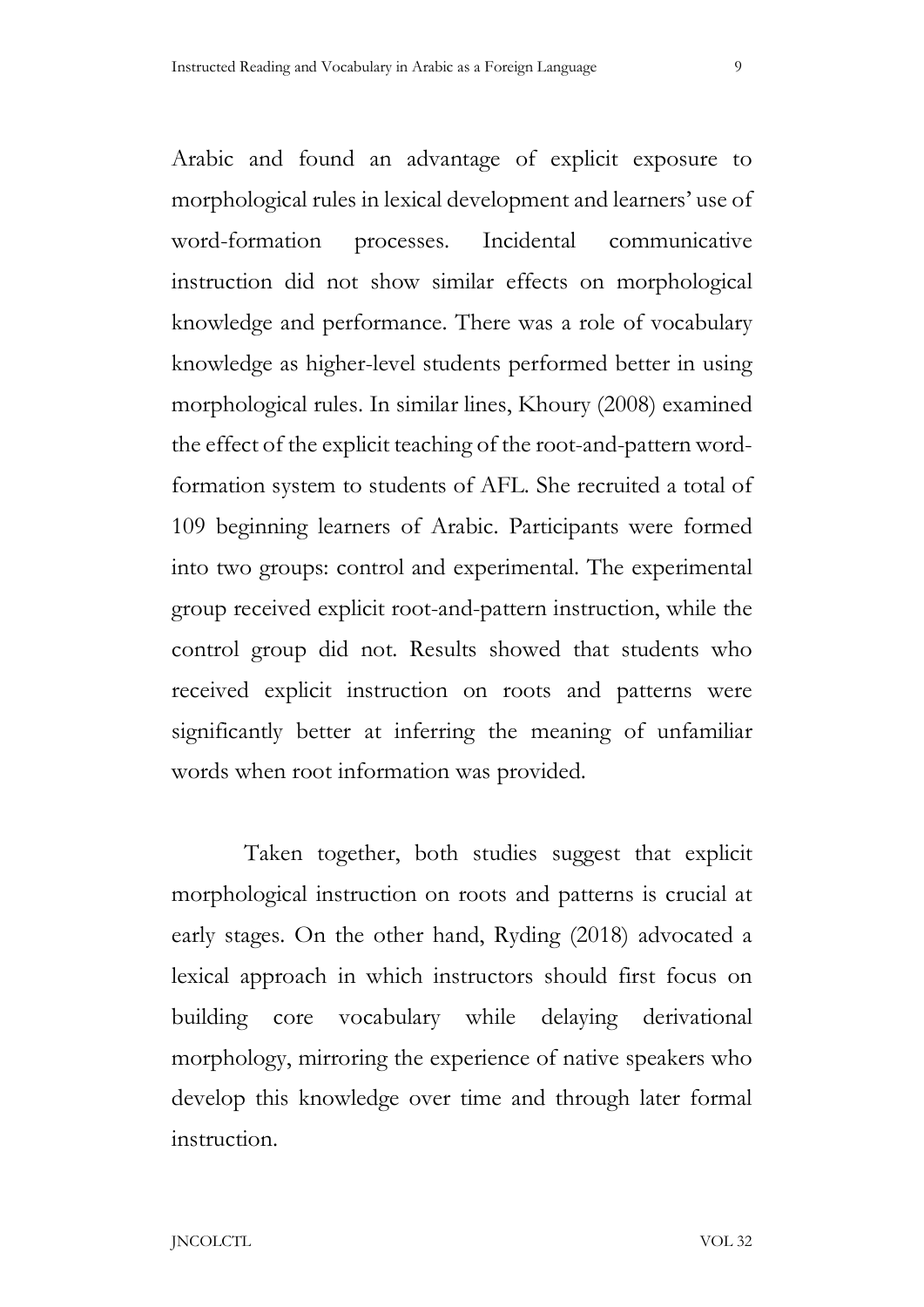More longitudinal studies are needed to track learner development from explicit and implicit instruction. A more integrated performance approach can be adopted to compare learners' production in different language skills, i.e., listening, reading, writing, and speaking. In general terms, how can knowledge of diacritics, root and pattern, and morphology predict learner performance on the proficiency continuum? One practical study would develop reading material and compare the performance of learners with explicit and implicit training on these aspects (diacritics and root-and-pattern morphology) in terms of their lexical processing and reading comprehension. Findings from this strand of research would inform pedagogical practices in a communicative classroom, particularly evaluating the outcomes of an explicit formfocused approach against the incidental meaning-based strategies in teaching these intricate morphological aspects of the language.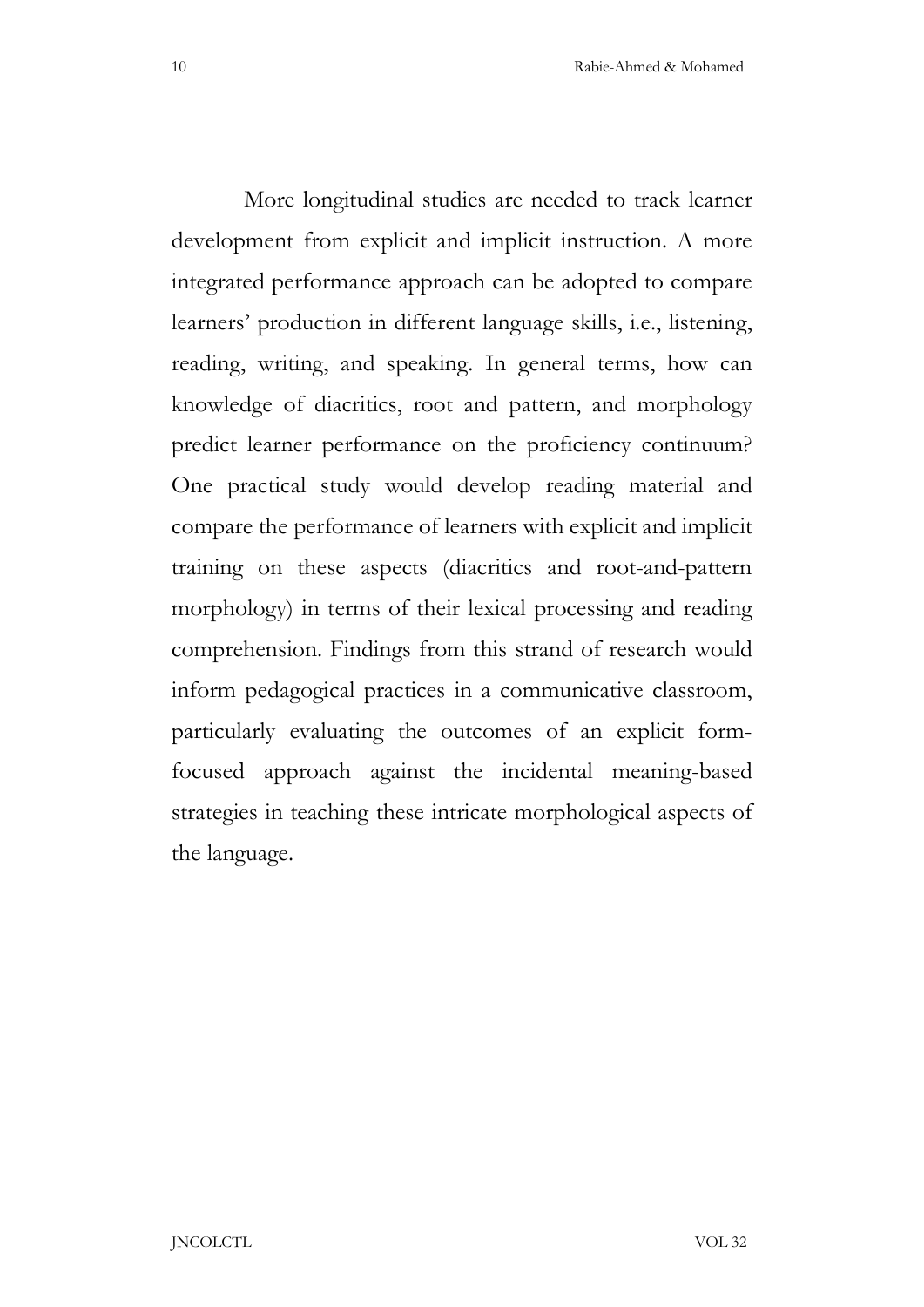Research task 2: Developing task-based studies that integrate more communicative components to explore the role of the dynamic classroom environment in vocabulary learning.

 Recent research has emphasized the crucial role of vocabulary instruction in learner development (e.g., Schmitt, 2008, 2010; Loewen, 2020; Laufer & Girsai, 2008; Webb & Nation, 2017; Grabe & Stoller, 2019). Vocabulary learning has been examined from the perspective of the amount and quality of processing, which is fostered by many factors that include (but are not limited to) frequency of exposure, attention to target words, increased noticing of the lexical items, intention and need to learn the word, increased manipulation of word properties, the amount of time spent with the lexical item, and the amount of interaction spent around the vocabulary (See Schmitt, 2008 for a comprehensive review). Based on Craik and Lockhart's (1972) depth of processing hypothesis, frameworks such as the involvement load hypothesis (ILH) (Laufer & Hulstijn, 2001) and the technique feature analysis (TFA) (Nation & Webb, 2011) were set to account for learning outcomes from vocabulary tasks with varying degrees of cognitive effort and/or engagement. Laufer and Hulstijn (2001) proposed the ILH to explain how much influence tasks have in facilitating deep processing for learners' vocabulary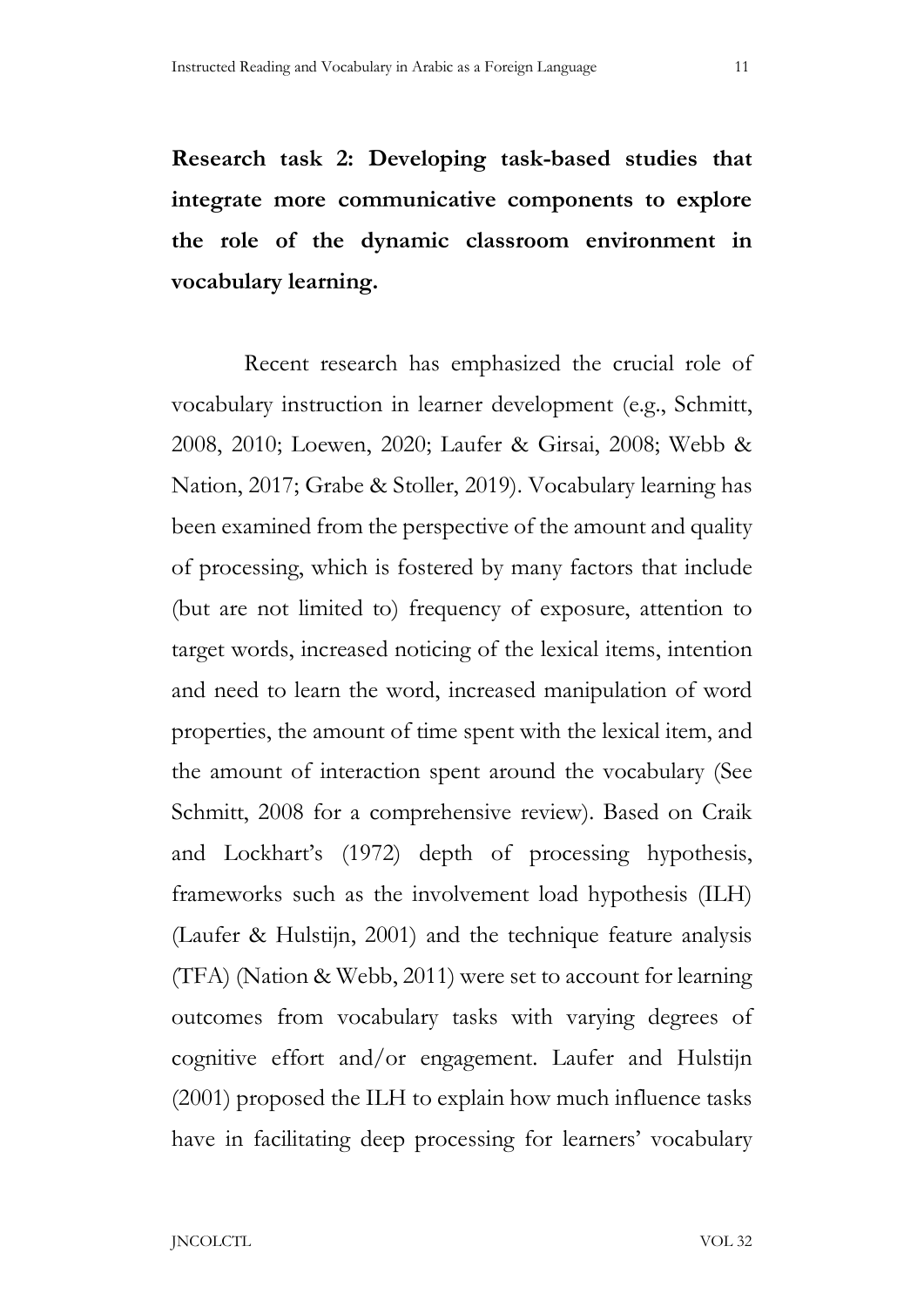knowledge. The ILH is based on three main components: need, search, and evaluation. In general terms, the more a learning task promotes each of the three components, the higher the vocabulary gains of learners should be. Many studies expanded the ILH and provided supporting evidence (e.g., Huang, Willson & Eslami, 2012; Keating, 2008; Kim, 2008a; Nassaji & Hu, 2012; Alanazi, 2019).

In the field of Arabic language acquisition, Golonka et al. (2015) utilized the ILH to teach Arabic vocabulary to intermediate learners. In line with the hypothesis, they concluded that higher cognitive effort yielded better retention regardless of context. On similar lines, Mohamed (2016) supported the hypothesis while pointing to a role of proficiency that interacted with learning outcomes. Additionally, individual variations in completing the tasks yielded different results, with higher gains for those who performed the tasks with higher accuracy. Findings from these studies provided insights into the value of allocating more time and scaffolding activities to support incidental learning, which would allow for repeated exposure of the target words.

The TFA proposed by Nation and Webb (2011) included five components: motivation, noticing, retrieval,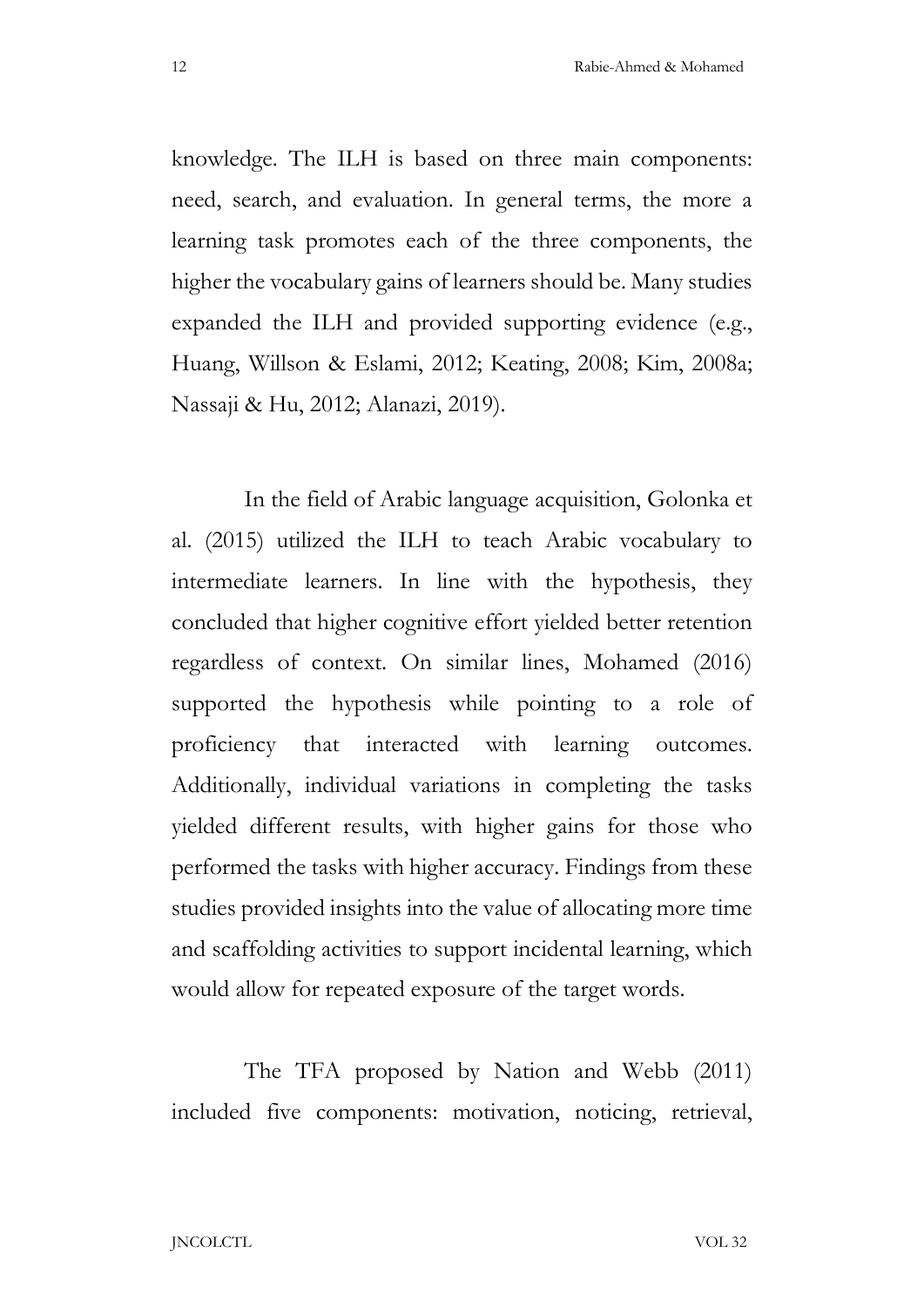generation, and retention. This model was aimed at teachers, providing a more detailed assessment criterion for teaching materials and class-based activities. Several studies tested the predictive power of TFA in vocabulary learning (Gohar, Rahmanian, & Soleimani, 2018; Hu & Nassaji, 2016; Khoshsima & Eskandari, 2017; Zou & Xie, 2018; Hirata, 2019). However, all those studies were conducted in a labbased/individual setting. One study (Rabie-Ahmed & Mohamed, in press) used the TFA framework in a task-based collaborative classroom setting. Their results highlighted the superiority of the collaborative setting over the individual performance as it increased the cognitive load, which resulted in more vocabulary gains.

Task-based approaches to vocabulary learning extend beyond individual performance and focus more on groupbased collaborative learning in the classroom. One popular approach in second language acquisition (SLA) research is the input/interaction/output hypothesis (Gass, 1997). It holds that communication and conversation in class can push language learning, particularly when negotiation occurs. Receiving feedback and correction draws learners' attention to problems in their language production (Mackey, Gass, & McDonough, 2000). Findings from interaction research showed that feedback, correction, and negotiation play a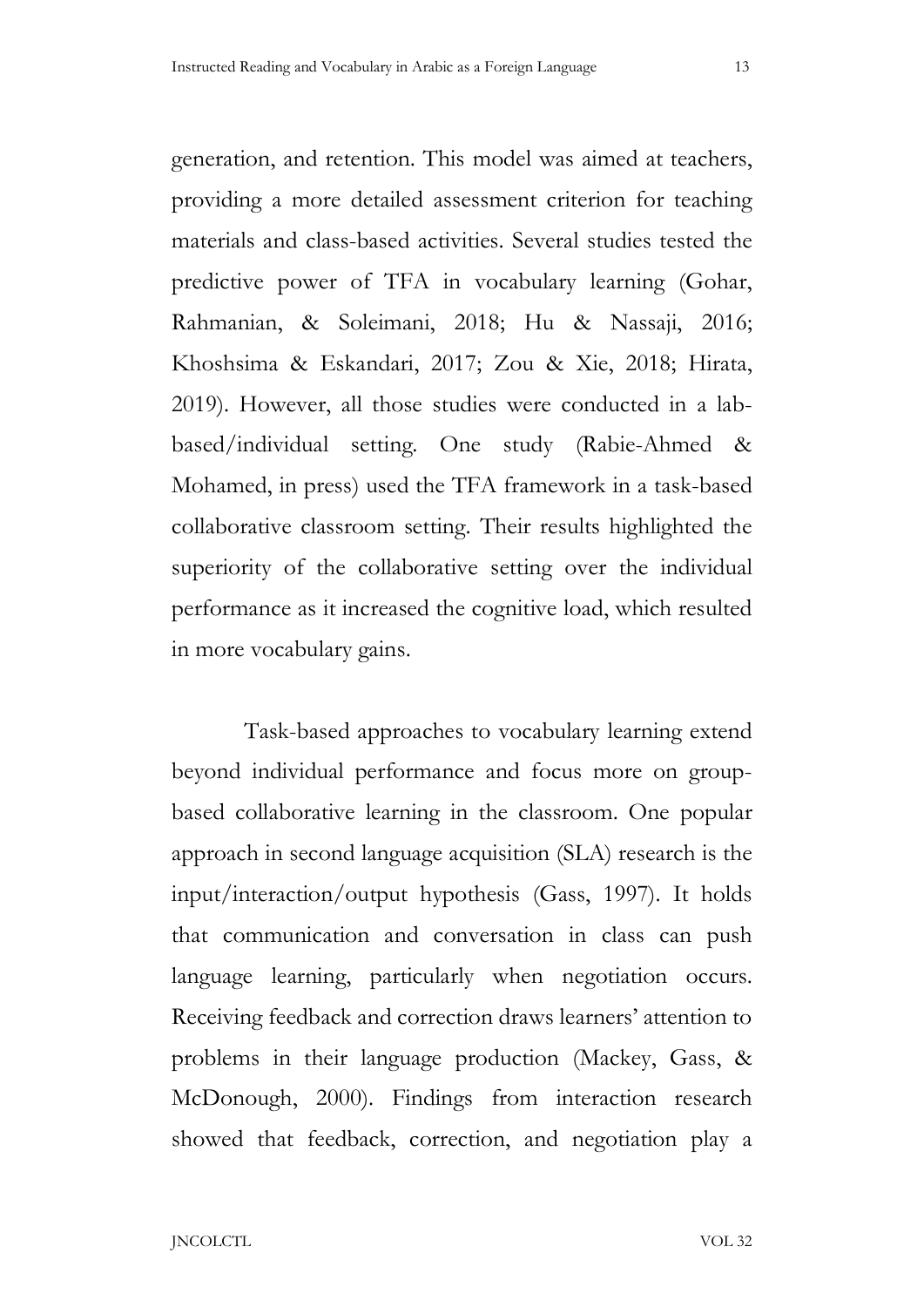With a focus on communicative classrooms, pedagogically oriented research established collaborative learning in a communicative language class as more effective in vocabulary development since learners get the chance to

facilitative role in language development (e.g., Loewen & Nabei, 2007; Mackey & Silver, 2005; Ellis, Loewen, & Erlam, 2006; Li, 2010; Loewen, 2005; Loewen & Philp, 2006; Lyster, 2004; Mackey, 2006; Sheen, 2007). Under the interactional approach, researchers were interested in vocabulary as an important aspect of language development. They tested the relationship between interactive tasks and vocabulary learning and provided implications for conversation-based tasks in the classroom (Brown, Sagers, & LaPorte, 1999; de la Fuente, 2002; Ellis et al., 1994; Ellis & He, 1999, Mohamed, 2012). In sum, task-based approaches are mainly geared toward collaborative learning to achieve the learning objectives through communication among peers and with teachers. Although the word *collaborative* would give the impression that it is confined to conversational activities or speaking tasks, students can collaborate on different reading and writing tasks to achieve vocabulary learning objectives (e.g., Kim, 2008b). In that sense, vocabulary acquisition research would be more realistic and reflective of the learning environment when conducted in a task-based/collaborative setting.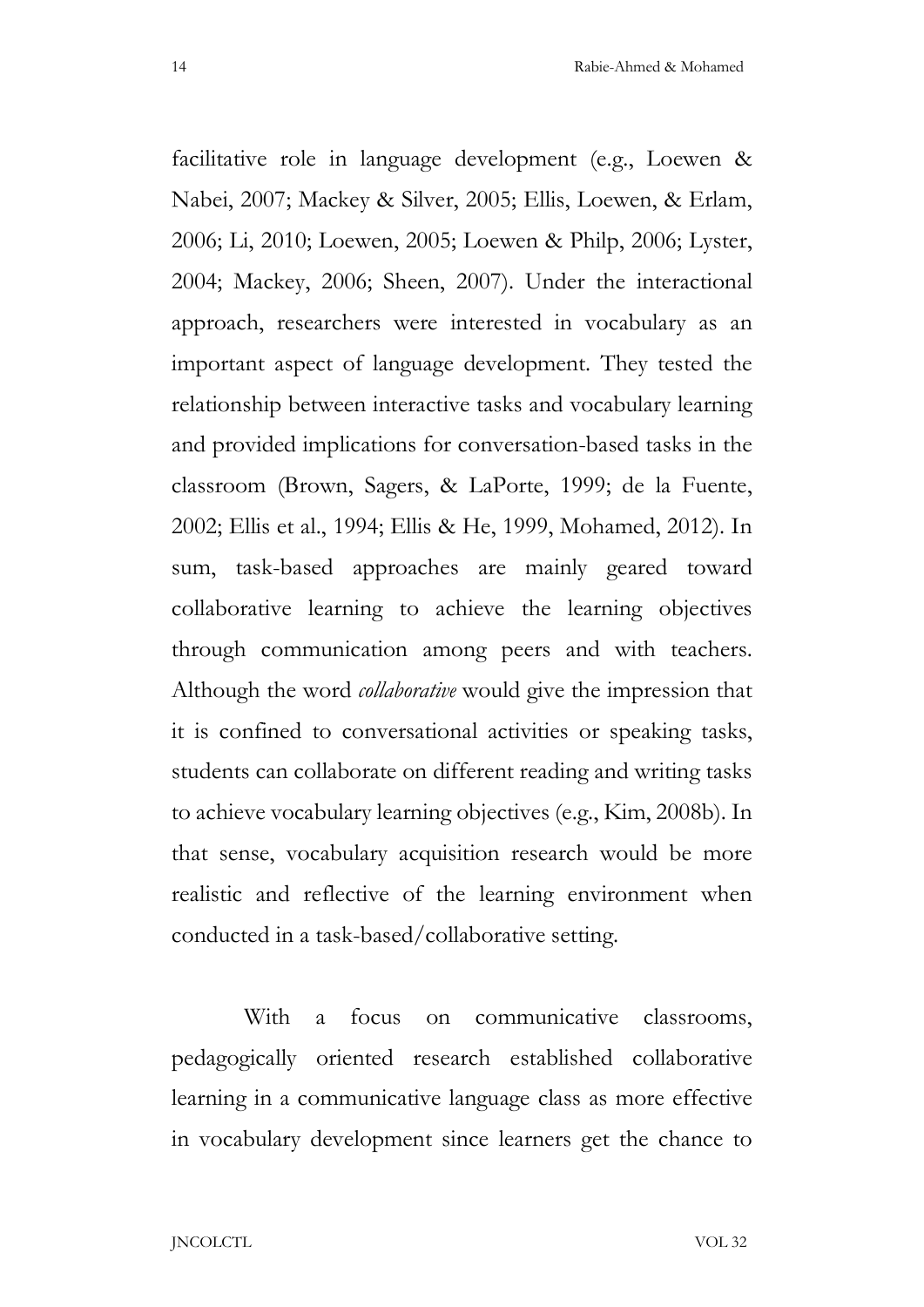receive and produce output (e.g., de la Fuente, 2006; Dobao, 2014; Kim, 2008b; Nassaji & Tian, 2010; Niu & Helms-Park, 2013; Storch & Wigglesworth, 2007). The context of teaching and learning Arabic has received little attention in this regard. Little is known about learners' engagement, interaction, feedback, vocabulary uptake, and teachers' perspectives and approaches in developing learners' lexical competence in the Arabic classroom. Looking at the feedback, quantitatively and qualitatively, in Arabic conversational activities, Atanassova (2012) found significant effects of proficiency on learners' perception of feedback and class communication. Rabie-Ahmed and Mohamed (in press) found a clear advantage for collaborative learning over individual-based tasks with learners of Arabic in their second semester. They mainly examined the role of collaborative vocabulary learning in promoting deeper processing of new vocabulary, which in turn resulted in more vocabulary gains. There is yet a promising ground for research in this area. While their study focused on beginner learners of Arabic, future studies could replicate Rabie-Ahmed and Mohamed's study with other proficiency levels of learners and examine the variable effects of task engagement in vocabulary acquisition.

Additionally, researchers could use the two vocabulary processing frameworks (ILH and TFA) to evaluate the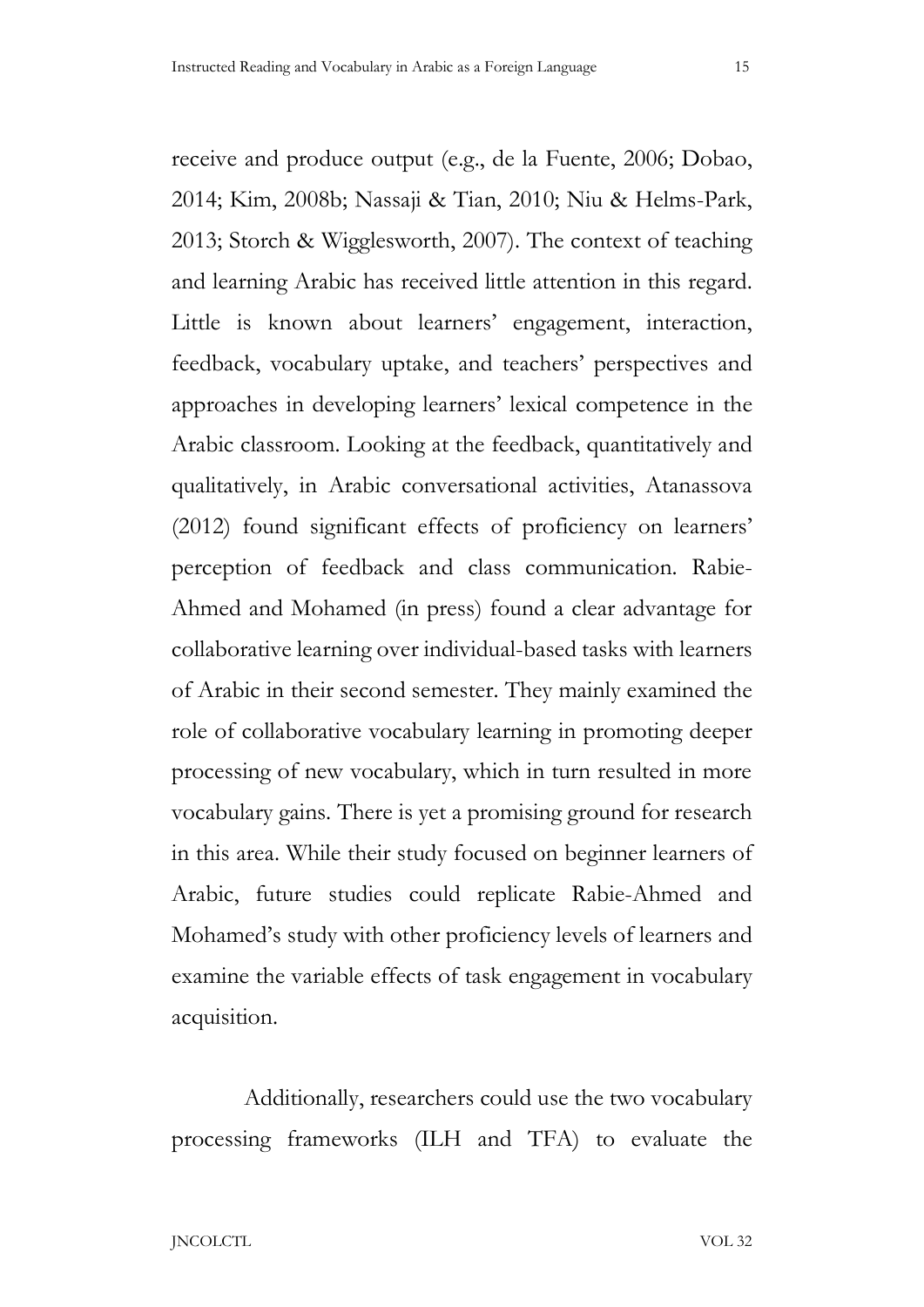effectiveness of different vocabulary tasks or activities in the communicative class setting. With the recent abrupt transition to remote learning, an even more fertile ground of research is how pedagogical practices of Arabic can accommodate collaborative learning in remote settings. Researchers can find more information about ILH and TFA's application in Laufer and Hulstijn (2001) and Nation and Webb (2011).

# Research task 3: Examining the role of extensive reading in Arabic vocabulary learning through offline and online measures.

It is commonly agreed that learners can gain vocabulary from readings within their lexical coverage (Nation, 2001, 2006). Textbooks generally fall short of achieving vocabulary learning goals efficiently. Moser (2021) pointed out that learners of Arabic would not be exposed to sufficient frequent vocabulary through their formal curricula. This requires attention to developing learners' lexical competence independently through authentic resources. One recognized route in language programs has been through extensive reading. In English language teaching, extensive reading programs have used graded readers to expand learners' vocabulary learning resources (Horst, 2005; Lai, 1993; Parry, 1991). Most studies (e.g., Chen & Truscott, 2010; Horst, 2005;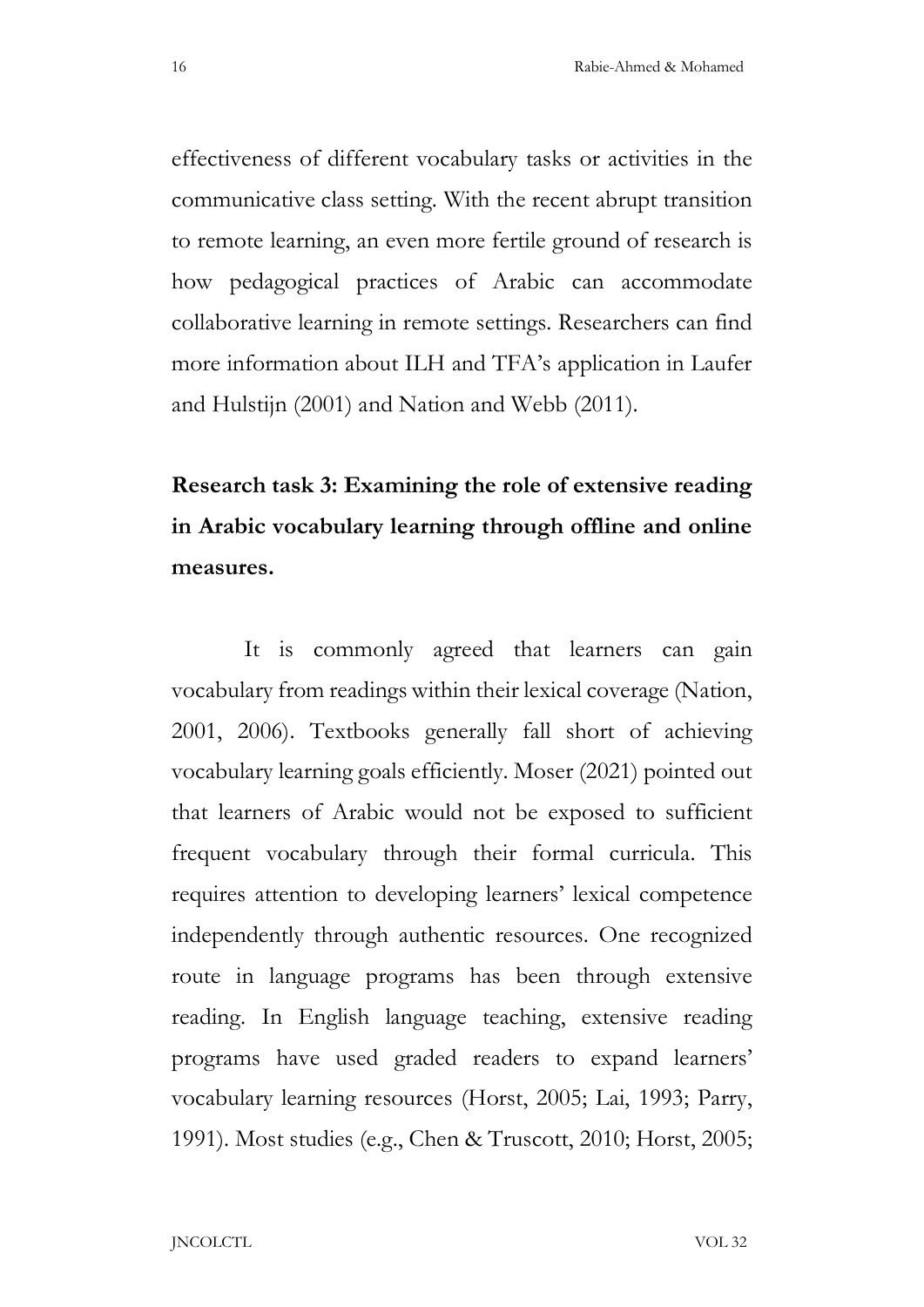Pellicer-Sanchez & Schmitt, 2010; Pigada & Schmitt, 2006; Webb, 2005, 2007) pointed to the effect of repeated exposure through reading. Specifically, an average of 8 to 10 repetitions was shown to be appropriate for the development of receptive knowledge of vocabulary with relatively low gains in productive knowledge. Webb (2008) found that while repetition supported form recognition (identifying how the word looks), the quality of context was associated more with meaning recognition (identifying the meaning of the word). Thus, a rich context aids guessing and retention. Joe (2010) found that encountering target words repeatedly in a wide range of tasks is more conducive to vocabulary retention than contextual richness. Hu (2013) found a similar conclusion in that repeated exposure affected knowledge of form while contextual richness was more beneficial to form-meaning connections and grammatical functions.

 Little effort has been given to extensive reading in Arabic pedagogy. An attempt to publish graded readers in Arabic was made by Khorshid (2009), who authored simplified stories titled Sahlawayhi, including gradual introduction and recycling of vocabulary at three levels. Although these stories are non-authentic and may be viewed as artificial, they open the space for more effort in this direction. In reading research, longitudinal studies can be conducted to examine learners'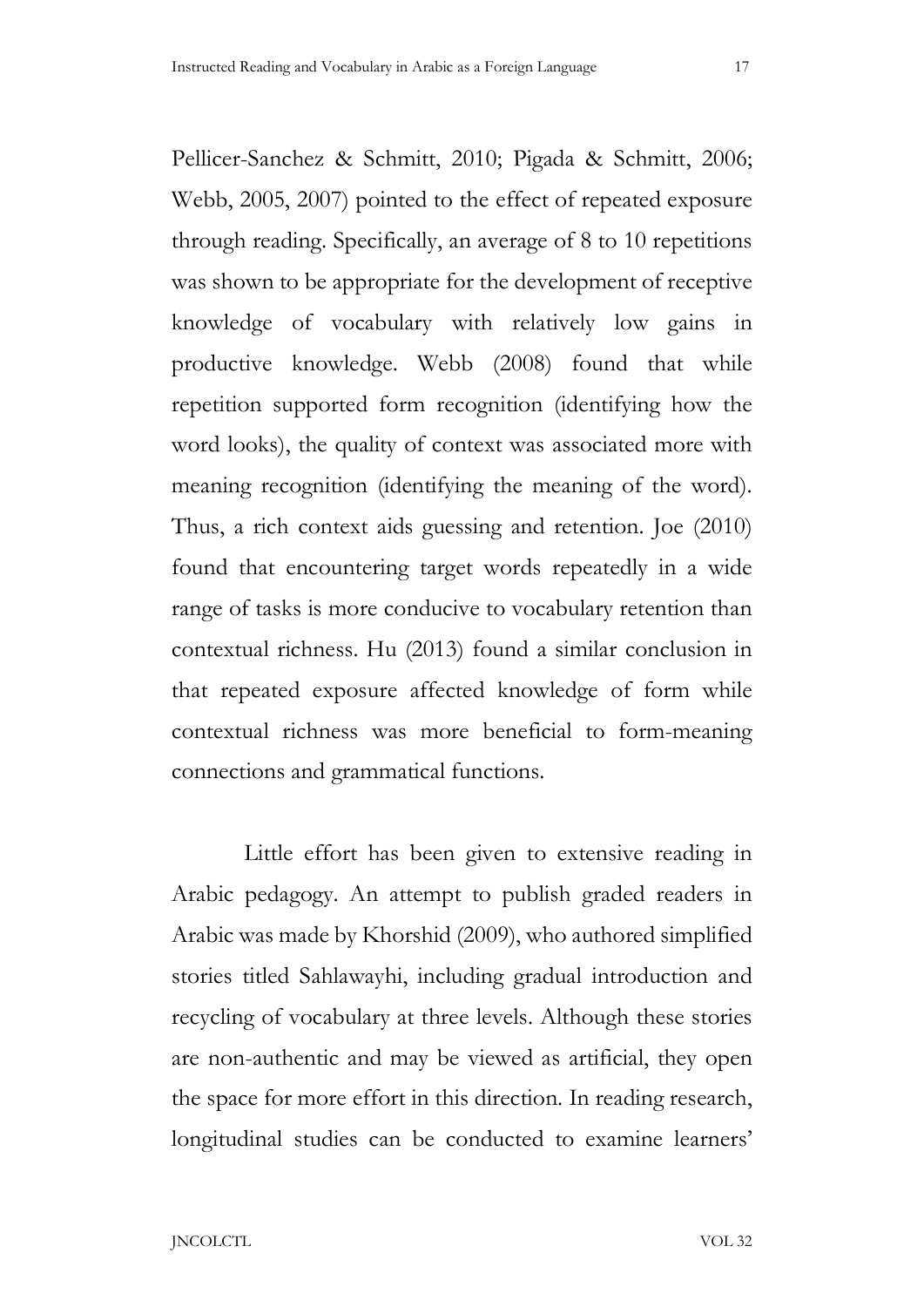lexical development. In this regard, Arabic language programs need to take steps toward launching extensive reading components in their curricula. Such an endeavor comes with major challenges as designing reading material or graded reading should be based on corpus-based resources, which the Arabic language does not enjoy as much as English. Whitcomb and Alansary (2017) reviewed the available corpora and demonstrated the need to utilize them for teaching and learning. Among frequently cited projects is Buckwalter and Parkinson (2014), who published a frequency dictionary of Arabic as a tool for all learners of Arabic, providing a list of the 5,000 most frequently used words in Modern Standard Arabic (MSA), as well as several of the most widely spoken Arabic dialects. It is highly recommended that Arabic language research take advantage of these resources for developing reading material, textbooks, and testing instruments. A research agenda on the role of extensive reading in Arabic vocabulary learning should be implemented. An example of a future study in this area would be the use of existing Arabic graded readers (e.g., Khorshid's Sahlawayhi mentioned above) to measure vocabulary growth over time. Another future study could explore how students benefit from authentic literary sources in terms of comprehensibility and vocabulary gains.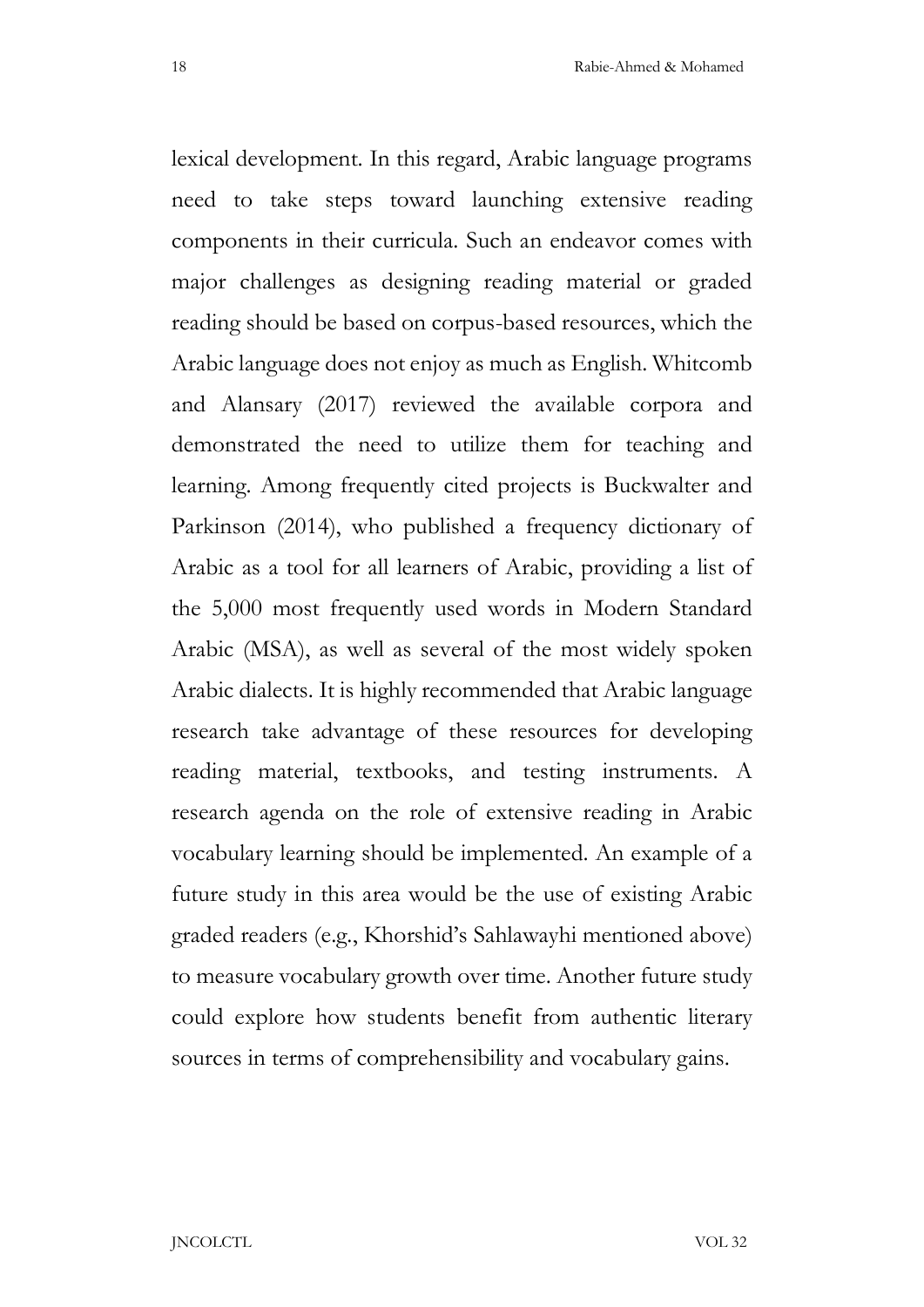While paper-and-pencil research measured vocabulary processing offline (i.e., after reading), another approach, eye tracking, has been used to measure the online processing of vocabulary and context while and after reading. This approach hypothesized a link between online processing and vocabulary outcomes. This assumption was coined the eye-mind link, which proposes a connection between overt and covert attention (Godfroid, 2012, 2019). Studies on eye-tracked reading generally concluded that learners spend more processing time on unknown words in context and that the amount of time spent on target words predicts the amount and quality of learning vocabulary from reading (e.g., Chaffin, Morris, & Seely, 2001; Godfroid et al., 2018; Godfroid, Boers, & Housen, 2013; Rayner, 2009; Mohamed, 2018a; Pellicer-Sánchez, 2016, 2020; Williams & Morris, 2004).

 Little has been done in researching Arabic vocabulary using the eye-tracking method. For example, Mohamed (2018b) used Arabic sentences with embedded pseudo words in different exposure conditions. Eye-movement results showed that learners fixated more on initial encounters with target words and that their fixation times gradually decreased from first to last exposure. The longer they looked at novel words, the more learning gains they reported, particularly in meaning recognition and recall of these words. The study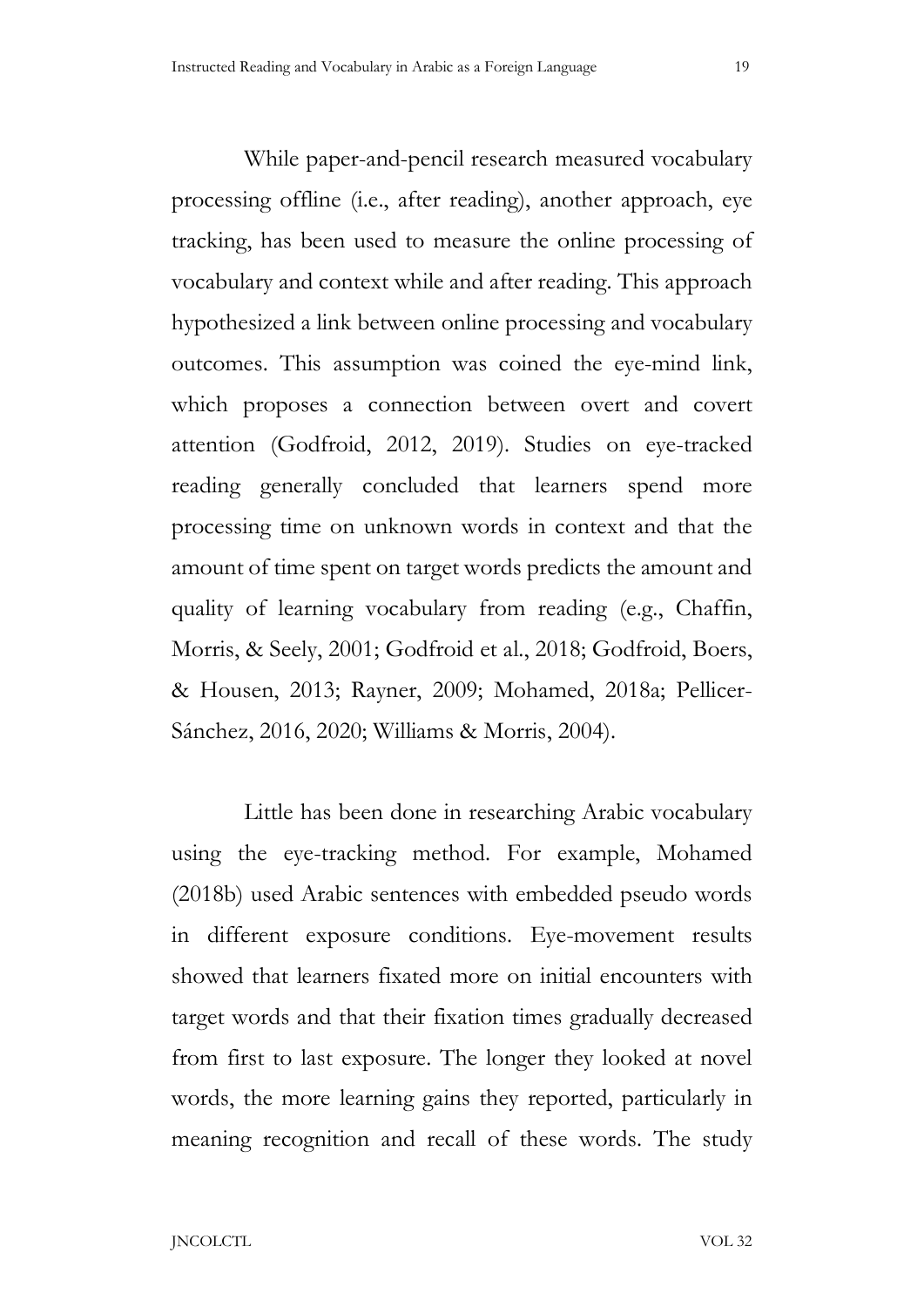provided practical implications and further directions for investigating the cognitive aspects of reading comprehension and incidental vocabulary acquisition in L2 Arabic. It is of particular interest to vocabulary researchers because it can capture incidental learning processes while and after reading. One future study can explore the online reading of Arabic graded readers with embedded target words, which can provide unique data about learners' processing of novel vocabulary and contextual information. It will also shed light on the issues raised earlier in this article about the role of diacritics and root morphology. A recent review by AlJassmi et al. (2021) highlights the eye-tracking research done with Arabic reading and presents key theoretical questions to be examined empirically. With most studies focusing on ESL, there is a need for looking at less represented languages, particularly Arabic, while providing implications regarding text direction and non-Roman scripts in eye-tracking research.

## Research task 4: Examining the plausibility of teaching standard Arabic and a dialect simultaneously.

 Arabic is a diglossic/multiglossic language in which at least two varieties (MSA and the dialects) are used under different conditions within speech communities, often by the same speakers. Ferguson (1959) maintains that diglossia refers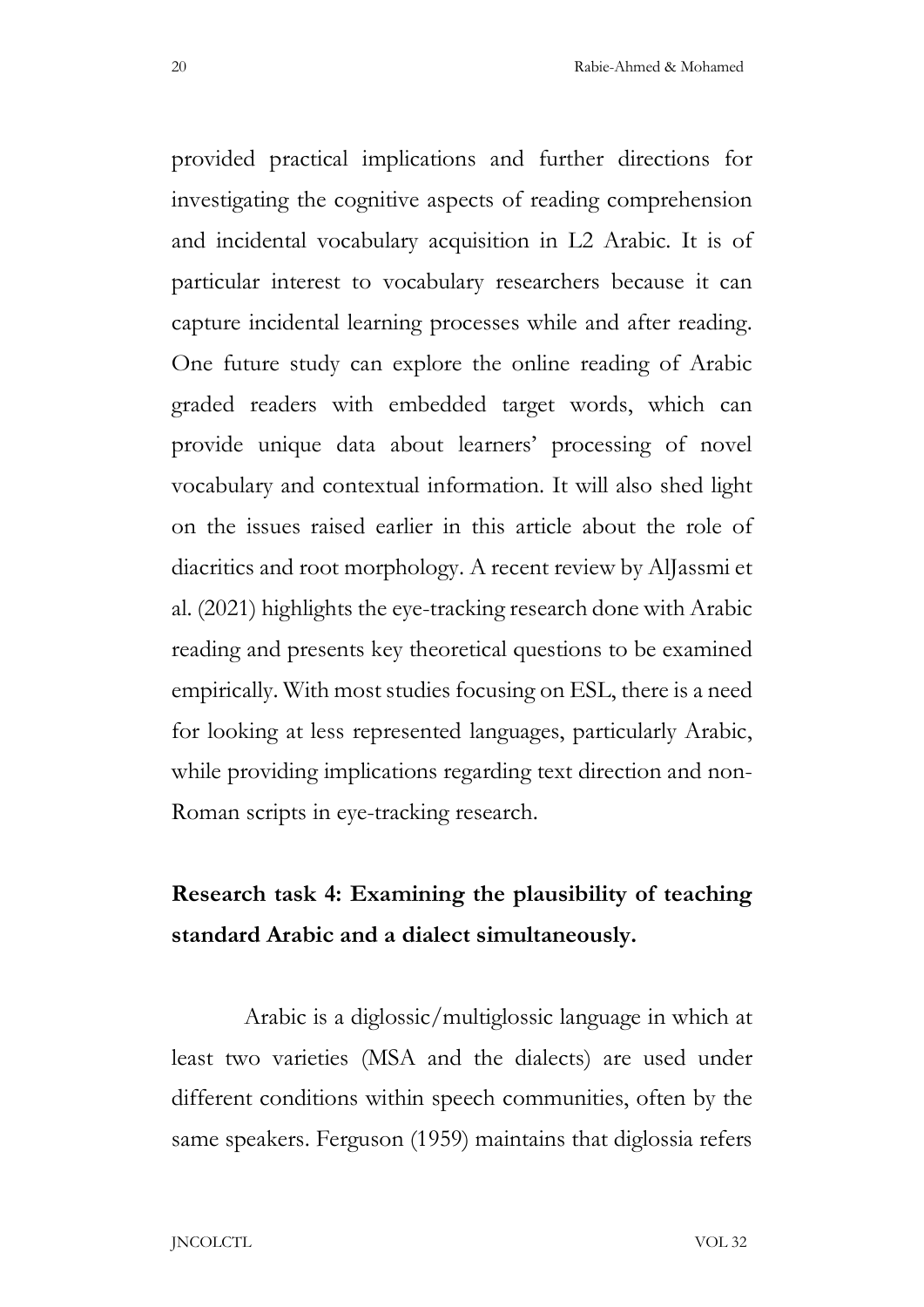to a linguistic situation whereby there are two connected varieties of a given community's language—one is considered as the high (H) or standard variety, while the other one is seen as the low (L) or nonstandard variety. In the Arab world, spoken Arabic differs from one country to another, while the written language is almost the same. Thus, the diglossic nature of Arabic increases the amount of language that students need to learn.

 In fact, the field of teaching and learning Arabic as a multiglossic and multidialectal language poses practical challenges and unsolved debates. Ryding (2018) used the term "reverse privileging" to refer to the fact that MSA, the secondary discourse, is taught first, while the dialect is inadequately taught even though it should be the primary discourse. The debate on diglossia in the Arabic classroom raises critical questions on what vocabulary and language structures to teach. Students need standard Arabic vocabulary to learn their grammar, read authentic texts, and write adequately. However, they remain alienated from the spoken dialect and the culture even after several years of Arabic instruction. Hence, teaching dialects has an important role because it particularly taps into intercultural competence in a second language. Most practitioners in the field have generally implemented the integrated approach, in which MSA is taught along with at least one spoken dialect (e.g., Al-Batal, 1992,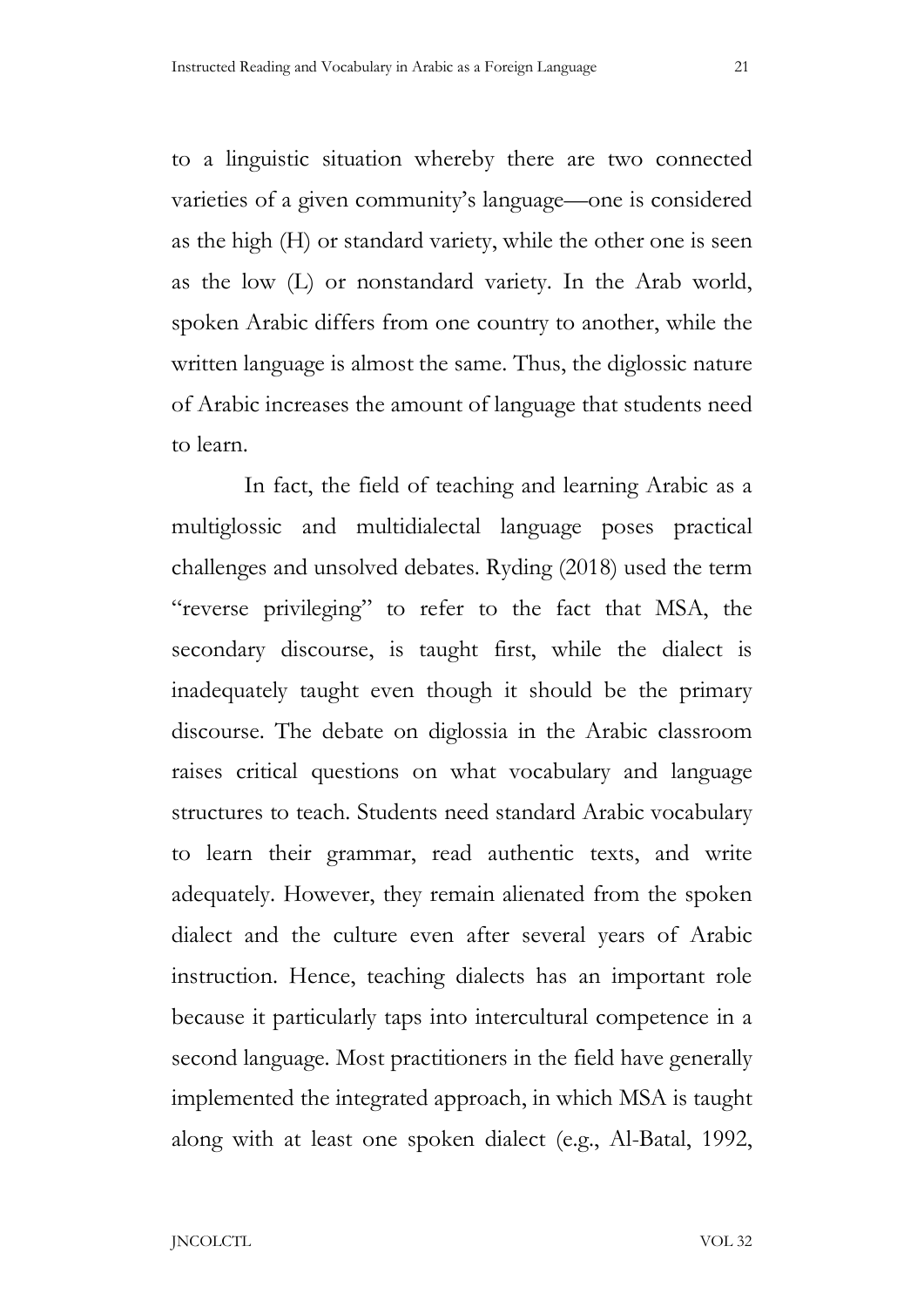2017; Younes, 2006, 2014; Wahba, 2006). The core idea of integration was implemented using dialect in the classroom while delivering standard Arabic mostly through homework and other reading and writing assignments. Other teachers implemented this integration in various ways. For example, some programs teach dialects separately after sufficient exposure to MSA, while others teach them side-by-side by devoting certain hours over the semester for a dialect component.

 Research on diglossia in the Arabic classroom has been mostly qualitative and descriptive in nature. For instance, Al-Batal (2017) compiled a volume entitled "Arabic as One Language," advocating the role of learning and using dialects in developing students' competence. The studies featured in the book addressed the different models of integration, reported learning outcomes from some programs, discussed students' perceptions of learning dialects, and presented teachers' voices and their preparedness for the implementation of the integrated approaches.

 Some research addressed the significance of diglossia from the perspective of study-abroad programs (e.g., Palmer, 2008; Trentman, 2013). The main argument in these studies is that teaching dialects delivers a more realistic immersion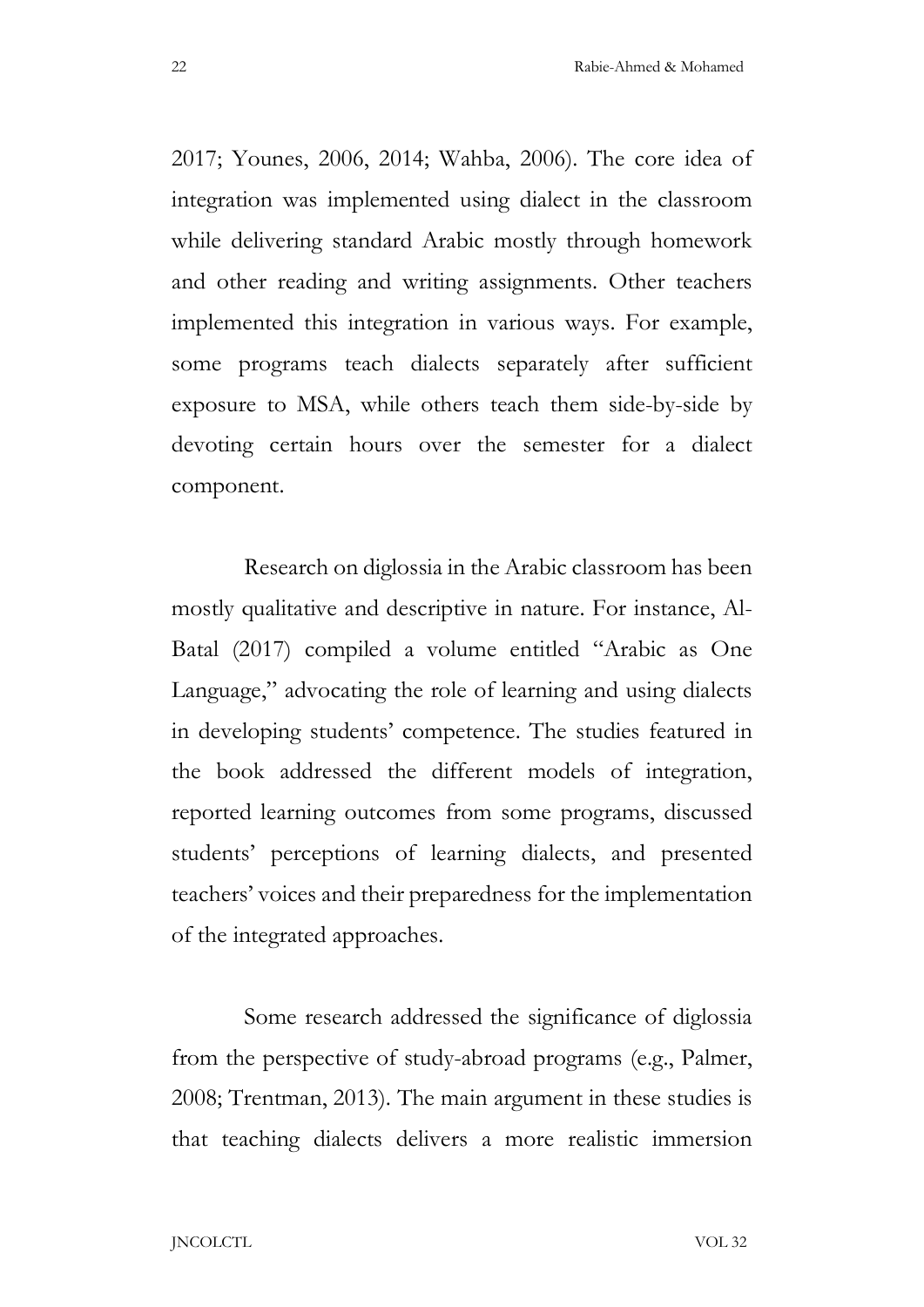experience of the language and provides a rich space for developing learners' sociolinguistic competence. More recently, the concept of translanguaging—the implementation of more than one language in the process of language learning in the classroom (Garcia, 2009)—presented itself in the field of second language learning as a viable strategy to fully use the whole linguistic repertoire of learners (Creese & Blackledge, 2010). This new trend has raised initial discussion in Arabicrelated research (e.g., Abourehab & Azaz, 2020; Azaz & Abourehab, 2021; Al Masaeed, 2020). These studies presented somewhat contrasting perspectives on the viability of the concept in the Arabic classroom. With this research strand in its infancy, the field is still open for further investigation that would inform pedagogical practices in the upcoming years.

 The proficiency guidelines for Arabic by the American Council on the Teaching of Foreign Languages (ACTFL) highlight the need to be competent in standard Arabic and at least one spoken dialect to achieve a superior level in the language. While the majority of teachers agree on the importance of teaching dialects, most research on its efficacy remains anecdotal rather than empirical. Additionally, more research needs to be done in an actual classroom setting (Trentman, 2011). Regarding vocabulary research in ASLA, a major research task that needs to be conducted is to examine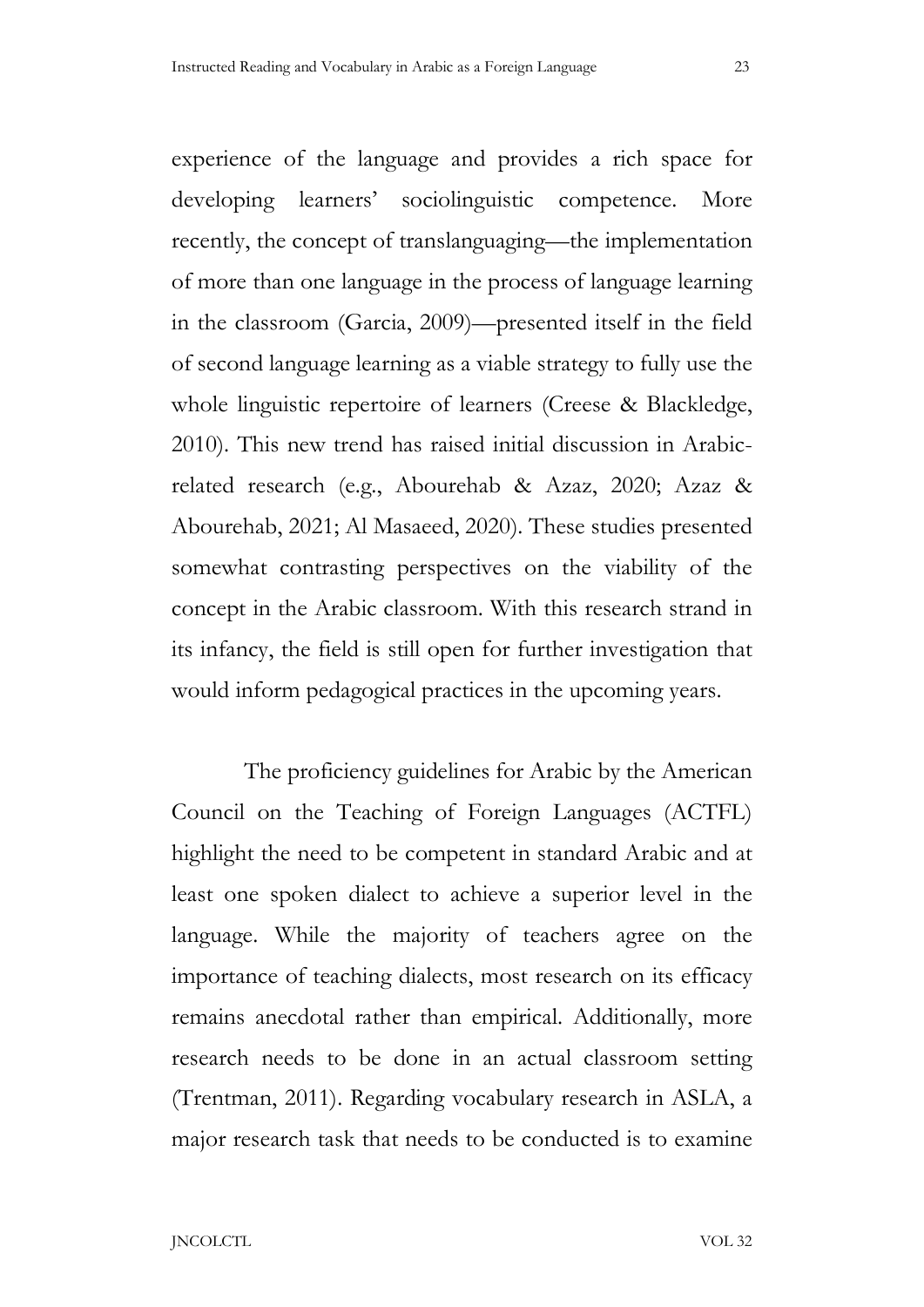the plausibility of teaching standard Arabic and a dialect simultaneously and how it might influence (either positively or negatively) the learners' vocabulary acquisition. Researchers could examine the rate of vocabulary gains in classes that teach standard Arabic and a dialect or dialects simultaneously and compare such gains with other classes that focus solely on teaching standard Arabic.

 Moreover, researchers could examine the effects of the simultaneous teaching of standard Arabic and dialects on reading competence. This can be carried out from many different perspectives. One possibility would be to investigate the differences in reading speed and reading comprehension of students who study standard Arabic only versus students who get a component of dialects.

 Finally, it would be interesting to establish whether there is an ordering effect of teaching the standard and the dialect variety in the classroom setting. A critical question to pose here is whether teaching a spoken variety along the standard Arabic curriculum would boost or delay learners' communicative fluency. Many aspects of transfer and translingual practices could be revealed through a carefully designed study and analysis of class input and learning outcomes. An additional route that studies on diglossia can take is the development of sociolinguistic competence and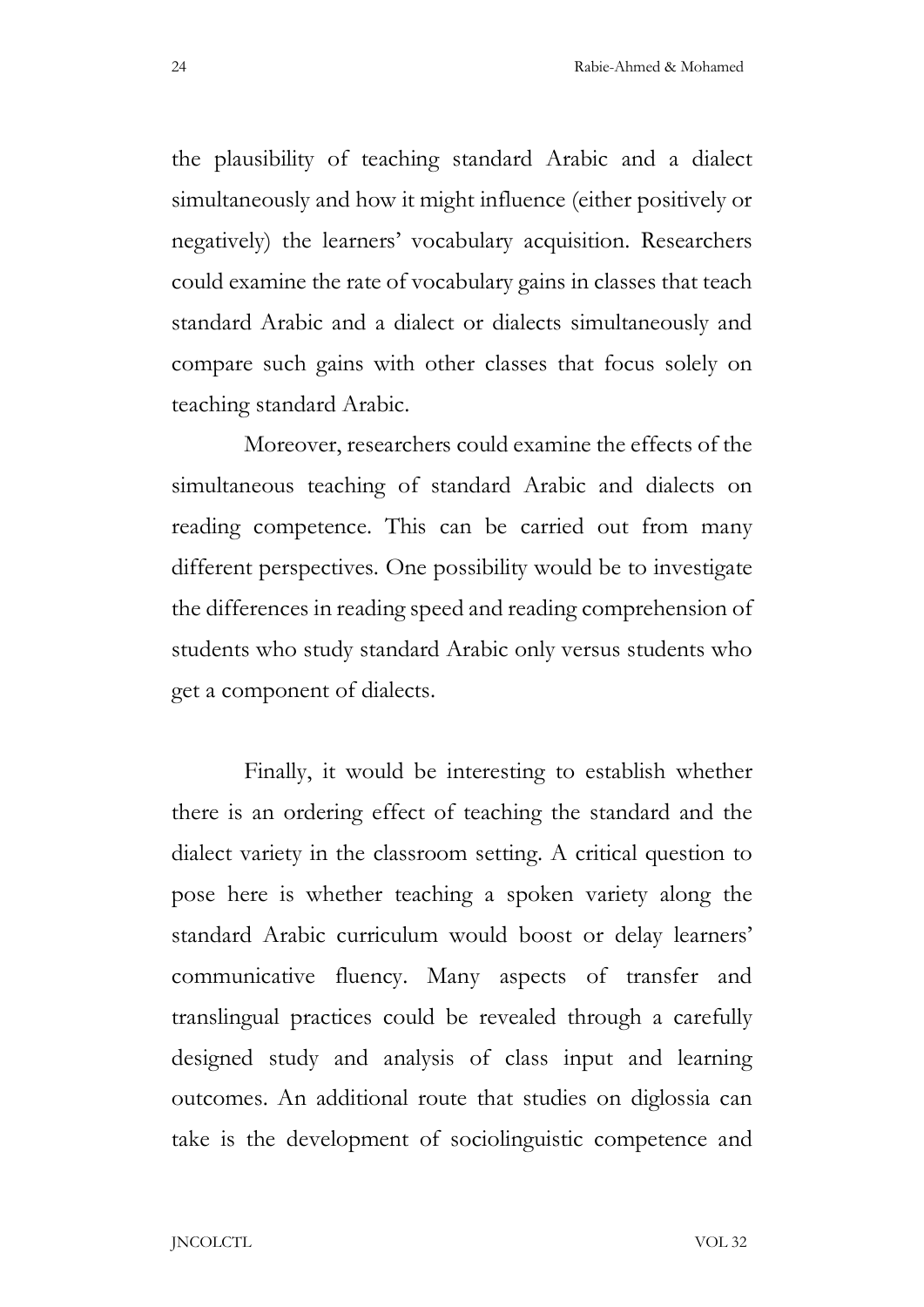sociopragmatics through language instruction. Since pragmatic competence can more practically be achieved through the spoken dialect, it becomes imperative for Arabic programs to take the lead in developing curricula and research instruments to probe into this promising area of research.

### Conclusion

 In this research agenda, we reviewed the current state of ASLA research, particularly in the domains of reading, vocabulary, and integrated instruction of diglossia. This review discusses the challenges related to Arabic in terms of diacritics, root-and-pattern morphology, learning rich and variable vocabulary from reading, and juggling between standard Arabic forms and speaking competence in a dialect. It shows that the field has yet to take significant strides toward establishing a research-informed pedagogy and standardsbased curricula that allow researchers to explore areas that are more practically relevant to the actual Arabic classroom environment. More empirical and controlled studies need to be conducted to confirm or disconfirm teachers' beliefs and assumptions about learners' development in Arabic as a second language. While basing arguments and hypotheses on established theories from studies in other languages, research in the Arabic classroom will redefine these theories and create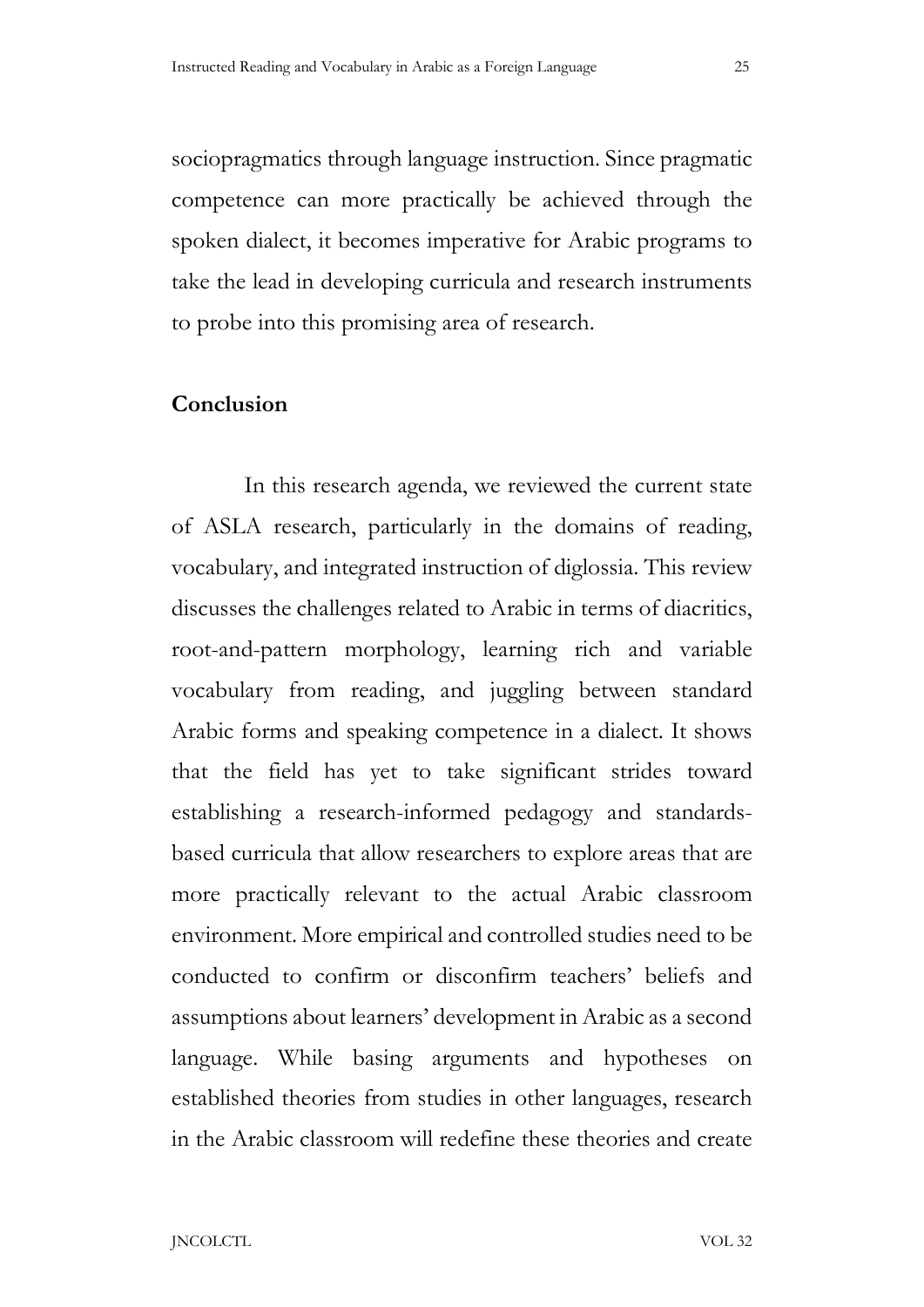Arabic-specific paradigms that would inform pedagogical practices to achieve learning goals and meet learners' demands and expectations.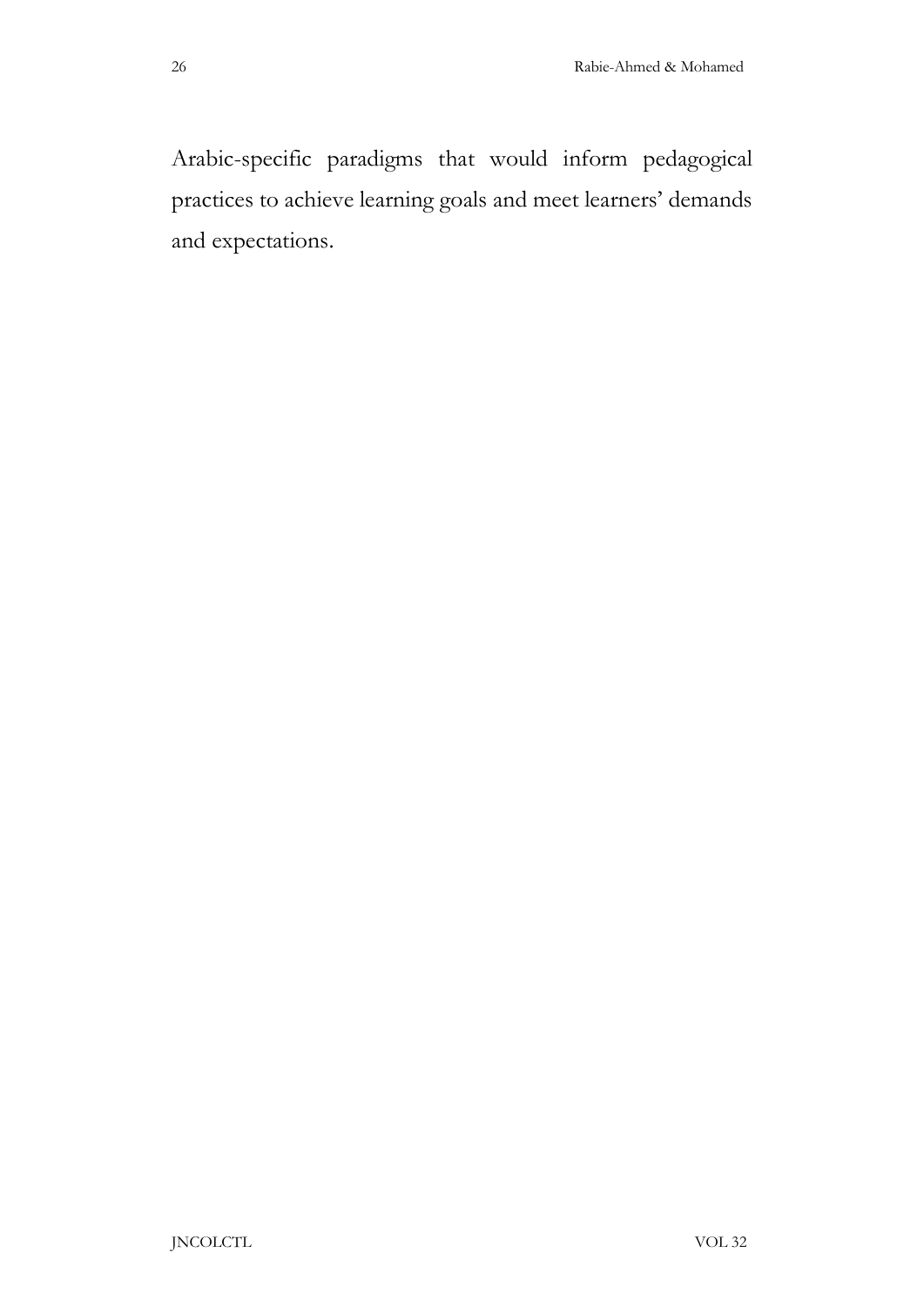### References

- Abourehab, Y. & Azaz, M. (2020). Pedagogical translanguaging in community/heritage Arabic language learning. Journal of Multilingual and Multicultural Development. doi: 10.1080/01434632.2020.1826496.
- Abu-Liel, A. K., Ibrahim, R., & Eviatar, Z. (2021). Reading in multiple Arabics: Effects of diglossia and orthography. Reading and Writing, 1–26.
- Abu Rabia, S. (1995). Learning to read in Arabic: Reading, syntactic, orthographic and working memory skills in normally achieving and poor Arabic readers. Reading Psychology: An International Quarterly, 16(4), 351– 394.
- Abu-Rabia, S. (1997). Reading in Arabic orthography: The effect of vowels and context on reading accuracy of poor and skilled native Arabic readers. Reading and Writing: An Interdisciplinary Journal, 9, 65–78.
- Abu-Rabia, S. (1999). The effect of vowels on the reading comprehension of second-and sixth-grade native Arab children. Journal of Psycholinguistic Research, 28, 93– 101.
- Abu-Rabia, S. (2001). The role of vowels in reading Semitic scripts: Data from Arabic and Hebrew. Reading and Writing: An Interdisciplinary Journal, 14, 39–59.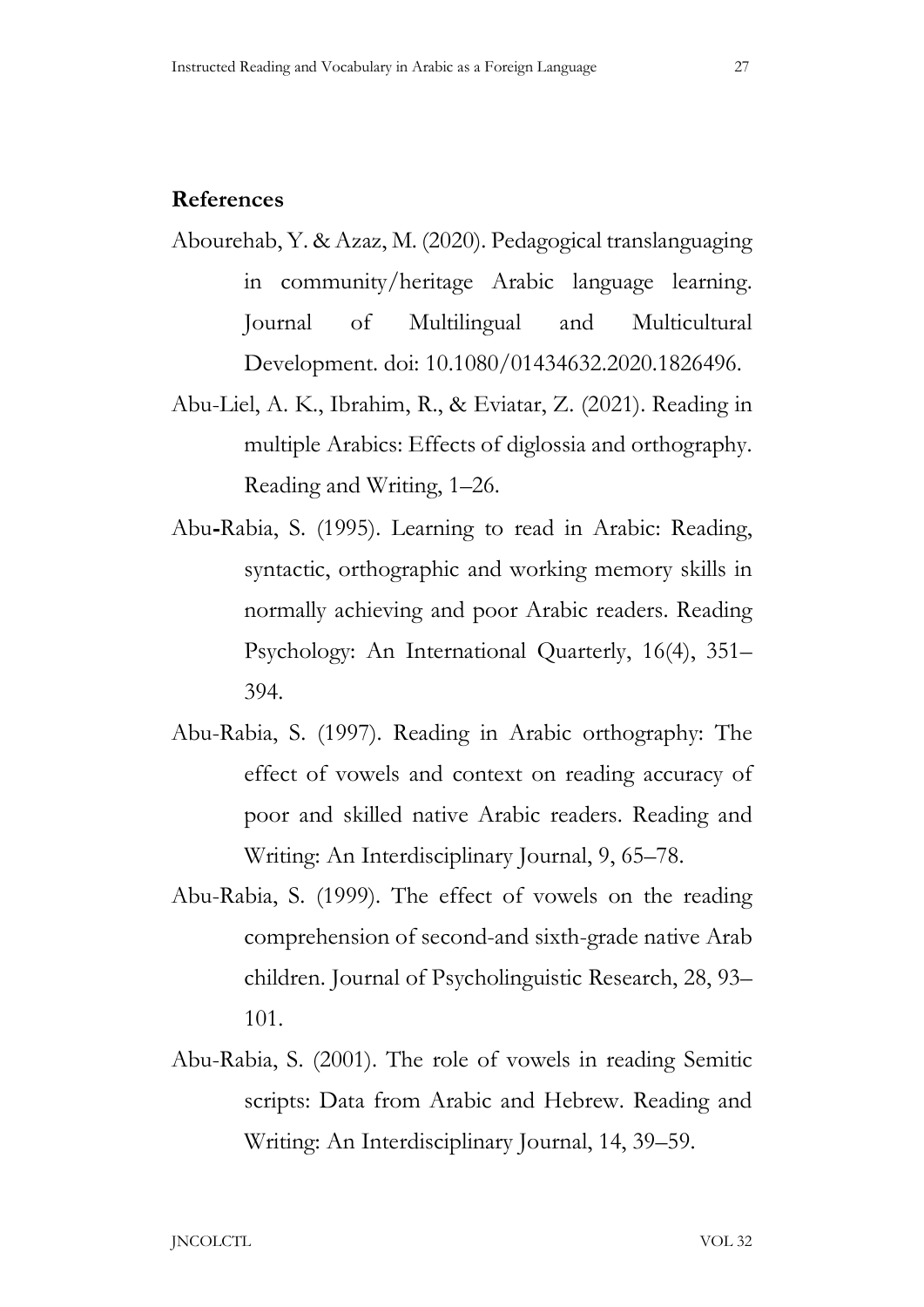- Abu-Rabia, S. (2002). Reading in a root-based-morphology language: The case of Arabic. Journal of Research in Reading, 25(3), 299–309. doi: 10.1111/1467- 9817.00177.
- Abu-Rabia, S. (2007). The role of morphology and short vowelization in reading Arabic among normal and dyslexic readers in grades 3, 6, 9, and 12. Journal of Psycholinguistic Research, 36(2), 89–106.
- Abu-Rabia, S. (2019). The role of short vowels in reading Arabic: A critical literature review. Journal of Psycholinguistic Research, 48(4), 785–795.
- Abu Rabia, S., & Awwad, J. (2004). Morphological structures in visual word recognition: The case of Arabic. Journal of Research in Reading, 27(3), 321–336.
- Abu-Rabia, S., & Saliba, F. (2008). The lexical status of basic Arabic verb morphemes among dyslexic children. Australian Journal of Learning Difficulties, 13(2), 115– 144.
- Abu-Rabia, S. & Siegel, L. (1995). Different orthographies: Different context effects. Reading Psychology, 16(1), 1–19. doi: 10.1080/0270271950160101.
- Alanazi, Z. (2019). The effects of a sentence completion task vs. a sentence generation task on vocabulary learning: An exploratory study. Linguistics Journal, 13(1).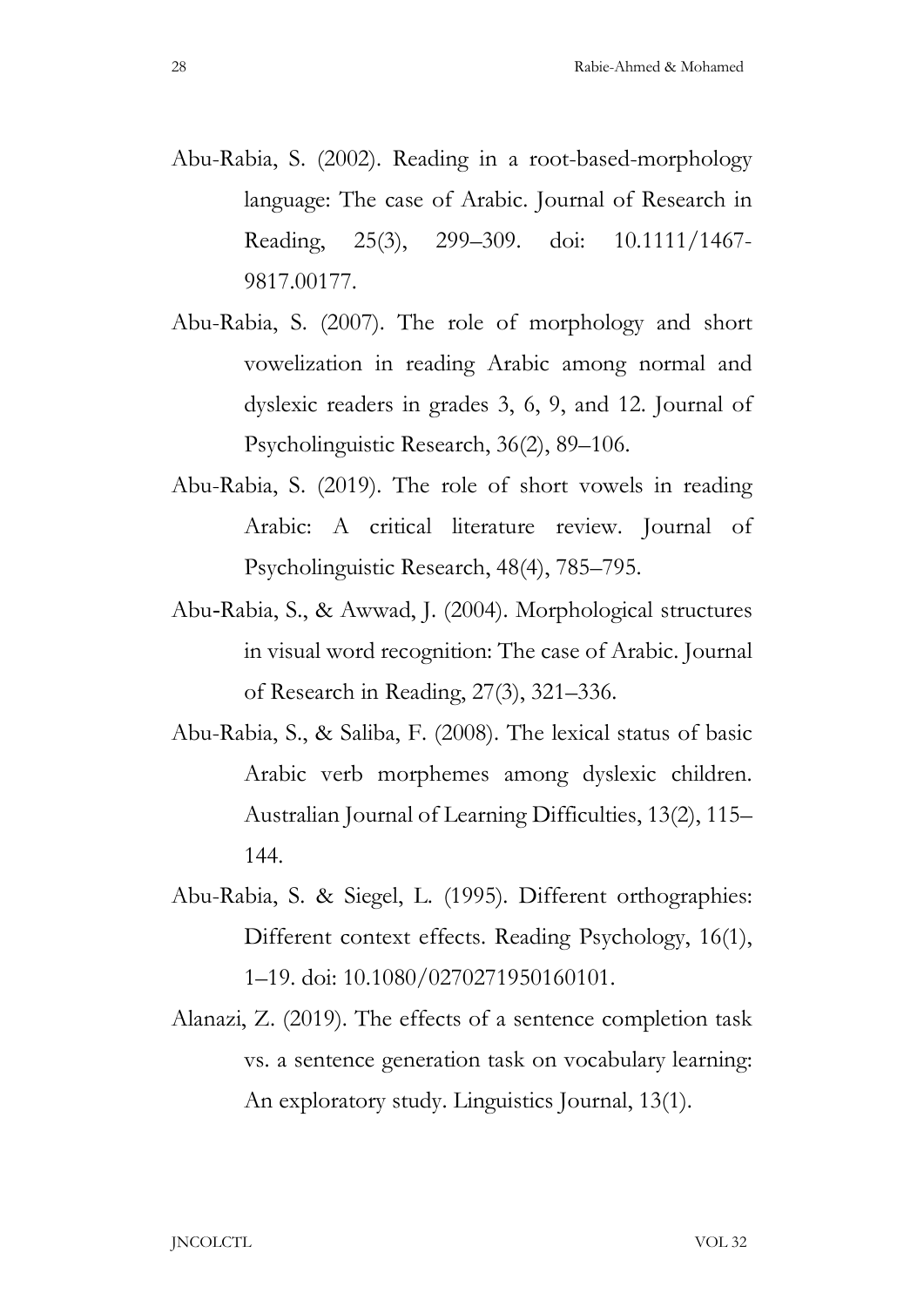- Al-Batal, M. (1992) Diglossia proficiency: The need for an alternative approach to teaching. In A. Rouchdy (Ed.), The Arabic language in America (284–304). Wayne State University Press.
- Al-Batal, M. (Ed.). (2017). Arabic as one language: Integrating dialect in the Arabic language curriculum. Georgetown University Press.
- Alhawary, M. T. (2018). Empirical directions in the future of Arabic second language acquisition and second language pedagogy. In Handbook for Arabic Language Teaching Professionals in the 21st Century (408–421). Routledge.
- AlJassmi, M. A., Hermena, E. W., & Paterson, K. B. (2021). Eye movements in Arabic reading. Experimental Arabic Linguistics, 10, 85.
- Almadi, N. (2007). The contribution of short vowels to reading aloud and silent reading of dyslexic and regular readers. (Master Thesis, University of Haifa).
- Al Masaeed, K. (2020). Translanguaging in L2 Arabic study abroad: Beyond monolingual practices in institutional talk. The Modern Language Journal, 104(1), 250–266. doi:10.1111/modl.12623.
- Atanassova, G. (2012). Beginning and advanced learners' awareness of corrective feedback in the Arabic foreign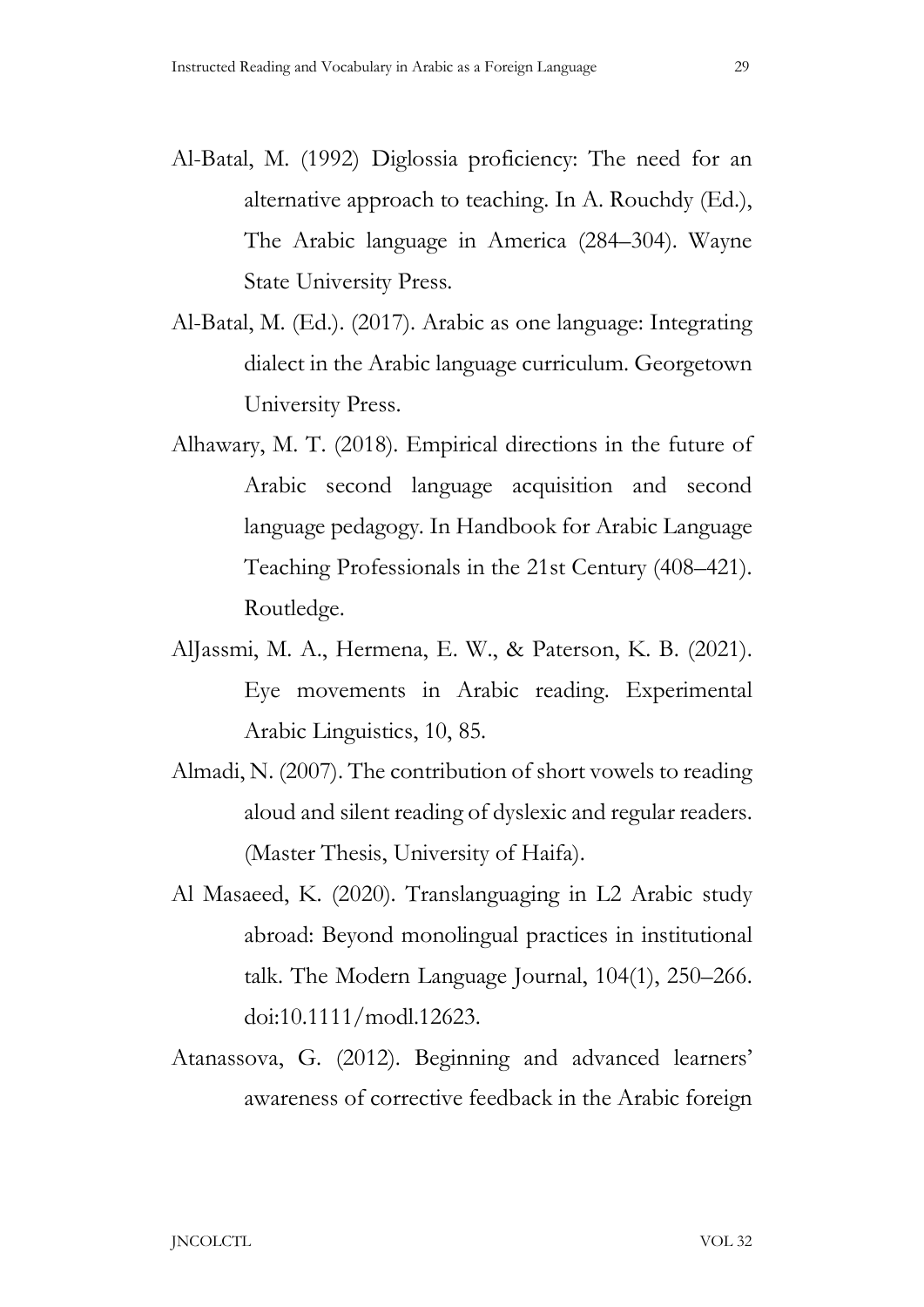language classroom (Doctoral dissertation, Georgetown University).

- Azaz, M., & Abourehab, Y. (2021). Should standard Arabic have "the lion's share"?: Teacher ideologies in L2 Arabic through the lens of pedagogical translanguaging. Journal of Intercultural Communication Education, 4 (1), 90–105.
- Boudelaa, S., & Marslen-Wilson, W. D. (2011). Productivity and priming: Morphemic decomposition in Arabic. Language and Cognitive Processes, 26(4–6), 624–652.
- Brosh, H. (2015). Arabic spelling: Errors, perceptions, and strategies. Foreign Language Annals, 48(4), 584–603. doi: 10.1111/flan.12158.
- Brown, C., Sagers, S. L., & LaPorte, C. (1999). Incidental vocabulary acquisition from oral and written dialogue journals. Studies in Second Language Acquisition, 21(2), 259–283.
- Buckwalter, T., & Parkinson, D. (2014). A frequency dictionary of Arabic: Core vocabulary for learners. Routledge.
- Chaffin, R., Morris, R. K., & Seely, R. E. (2001). Learning new word meanings from context: A study of eye movements. Journal of Experimental Psychology: Learning, Memory, and Cognition, 27(1), 225–235.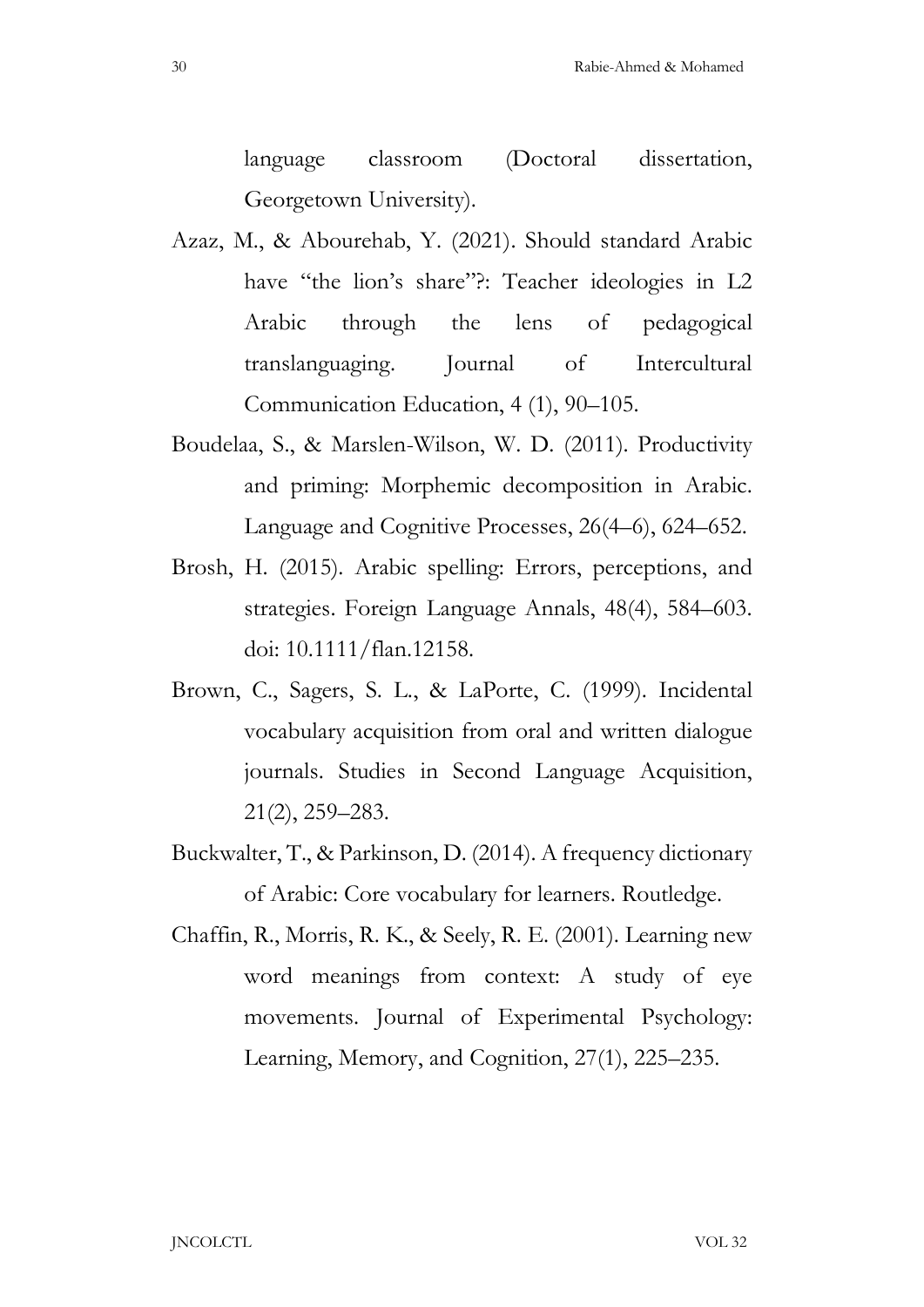- Chen, C., & Truscott, J. (2010). The effects of repetition and L1 lexicalization on incidental vocabulary acquisition. Applied Linguistics, 31(5), 693–713.
- Craik, F. I., Lockhart, R. S. (1972). Levels of processing: A framework for memory research. Journal of Verbal Learning and Verbal Behavior 11, 671–84.
- Creese, A., & Blackledge, A. (2010). Translanguaging in the bilingual classroom: A pedagogy for learning and teaching? The Modern Language Journal, 94(1), 103– 115.
- de la Fuente, M.J. (2002) Negotiation and oral acquisition of Spanish L2 vocabulary: The roles of input and output in the receptive and productive acquisition of words. Studies in Second Language Acquisition 24, 81–112.
- de la Fuente, M. (2006). Classroom L2 vocabulary acquisition: Investigating the role of pedagogical tasks and formfocused instruction. Language Teaching Research, 10(3), 263–295. doi: 10.1191/1362168806lr196oa.
- Dobao, A. (2014). Vocabulary learning in collaborative tasks: A comparison of pair and small group work. Language Teaching Research, 18(4), 497–520. doi: 10.1177/1362168813519730.
- Ellis, R., & He, X. (1999). The roles of modified input and output in the incidental acquisition of word meanings. Studies in Second Language Acquisition, 21, 285–301.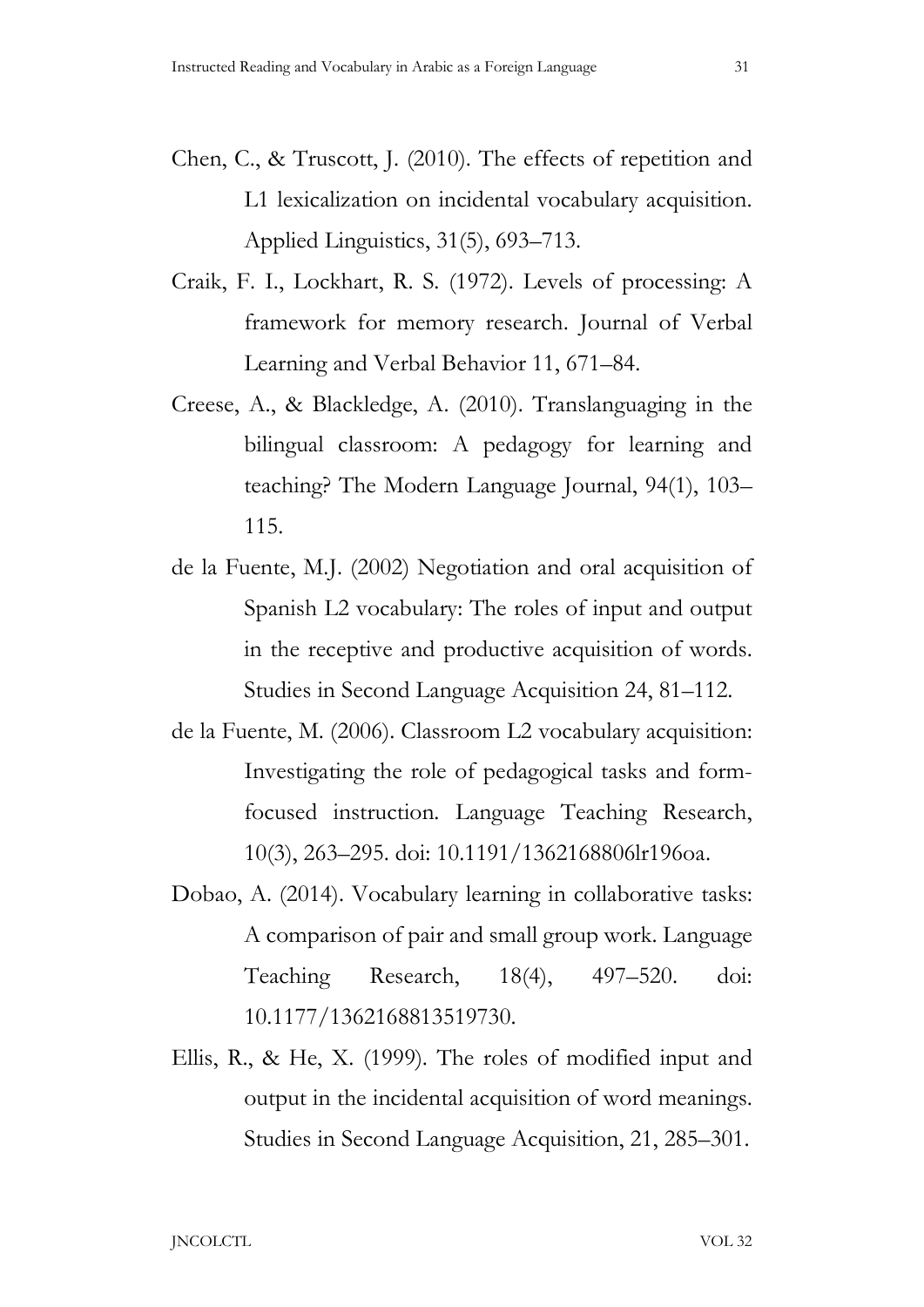- Ellis, R., Loewen, S., & Erlam, R. (2006). Implicit and explicit corrective feedback and the acquisition of L2 grammar. Studies in Second Language Acquisition, 28, 339–368.
- Ellis, R., Tanaka, Y., & Yamazaki, A. (1994). Classroom interaction, comprehension and the acquisition of L2 word meanings. Language Learning, 44, 449–491.

Ferguson, C.H. (1959). Diglossia. Word, 15, 325–340.

- García, O. (2009). Education, multilingualism and translanguaging in the 21st century. In A. Mohanty, M. Panda, R. Phillipson & T. Skutnabb-Kangas (Eds.), Multilingual education for social justice: Globalising the local (pp. 128–145). New Delhi, India: Orient Blackswan
- Gass, S. (1997). Input, interaction and the development of second languages. Mahwah, NJ: Lawrence Erlbaum Associates.
- Godfroid, A. (2012). Eye tracking. In P. Robinson (Ed.). The Routledge encyclopedia of second language acquisition (234–236). New York/London: Routledge.
- Godfroid, A. (2019). Investigating instructed second language acquisition using L2 learners' eye-tracking data. In The Routledge handbook of second language research in classroom learning (44–57). Routledge.
- Godfroid, A., Boers, F., & Housen, A. (2013). An eye for words: Gauging the role of attention in incidental L2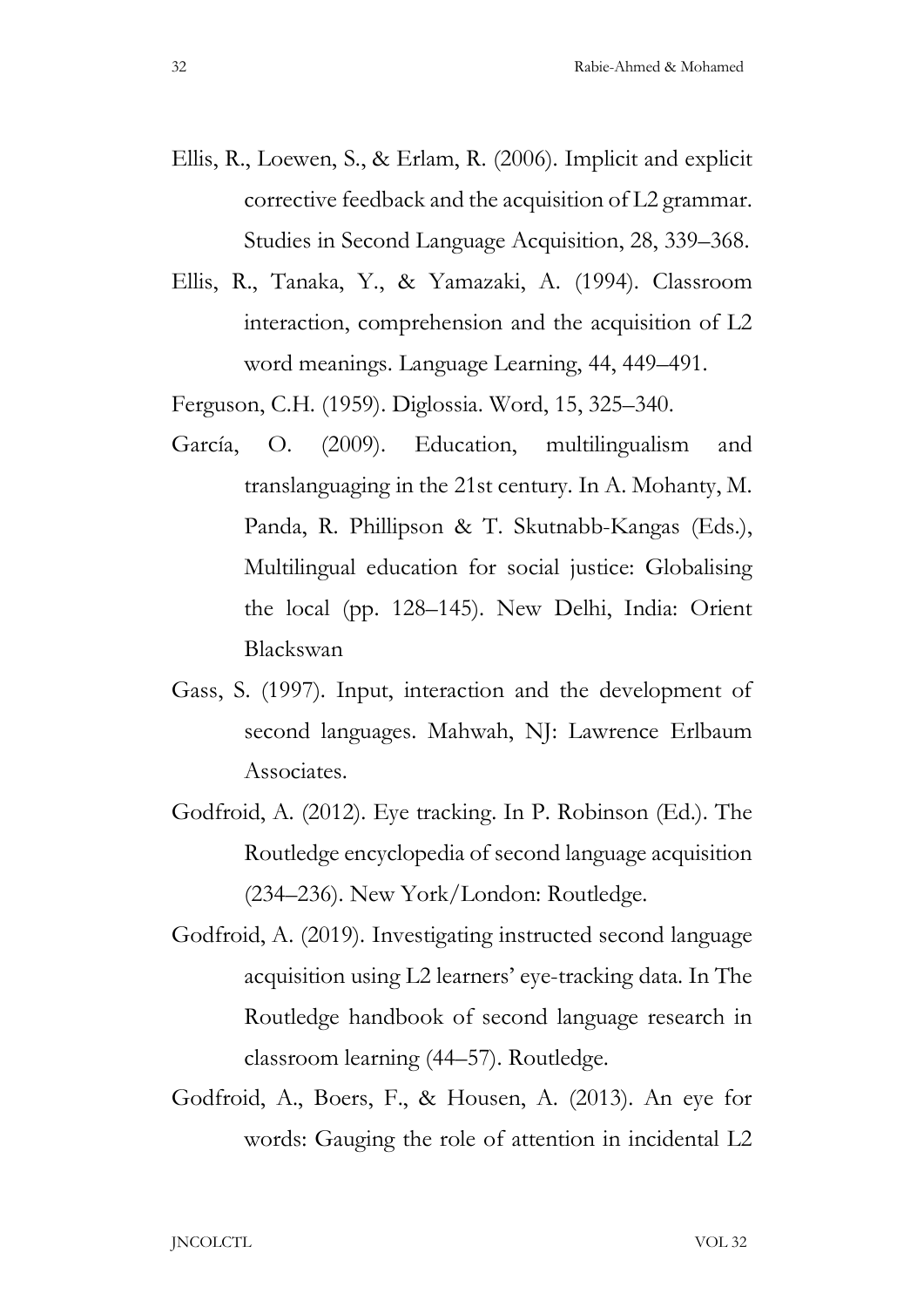vocabulary acquisition by means of eye-tracking. Studies in Second Language Acquisition, 35(3), 483– 517. doi: 10.1017/S0272263113000119.

- Godfroid, A., Ahn, J., Choi, I., Ballard, L., Cui, Y., Johnston, S., & Yoon, H. J. (2018). Incidental vocabulary learning in a natural reading context: An eye-tracking study. Bilingualism: Language and Cognition, 21(3), 563–584.
- Gohar, M., Rahmanian, M., & Soleimani, H. (2018). Technique feature analysis or involvement load hypothesis: Estimating their predictive power in vocabulary learning. Journal of Psycholinguistic Research, 47(4), 859–869. doi: 10.1007/s10936-018-9568-5.
- Goldberg, D., Looney, D., & Lusin, N. (2015). Enrollment in languages other than English in institutions of higher education. Report of the Modern Language Association, Available at: www. mla. org/pdf/2013\_enrollment\_survey. pdf.
- Golonka, E., Bowles, A., Silbert, N., Kramasz, D., Blake, C., & Buckwalter, T. (2015). The role of context and cognitive effort in vocabulary learning: A study of intermediate level learners of Arabic. The Modern Language Journal, 99(1), 19–39.
- Grabe, W., & Stoller, F. L. (2019). Teaching and researching reading. Routledge.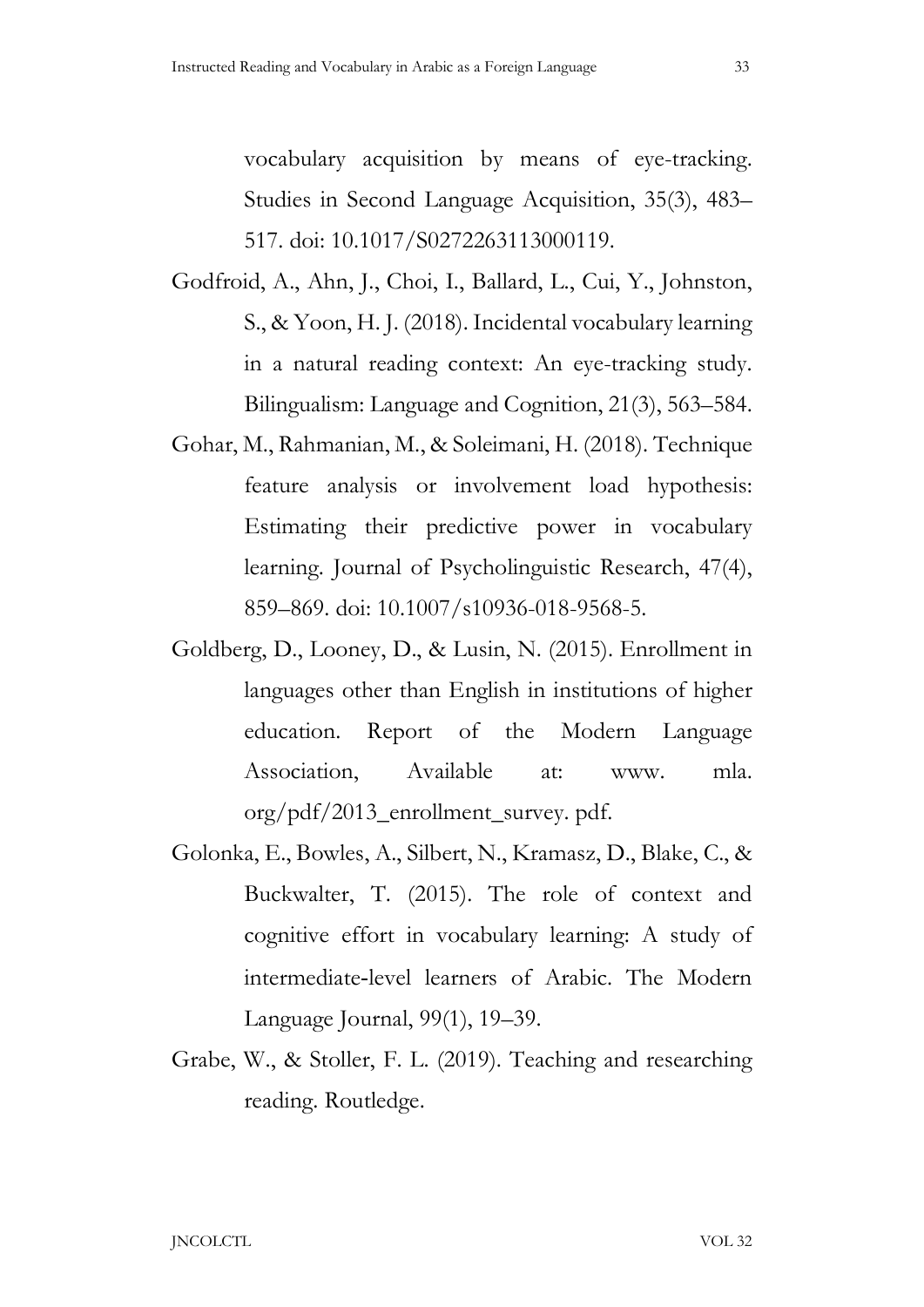- Hansen, G. (2010). Word recognition in Arabic as a foreign language. The Modern Language Journal, 94(4), 567– 581. doi: 10.1111/j.1540-4781.2010.01094.x.
- Hirata, M. (2019). Evaluating multi-skill vocabulary activities using the technique feature analysis (TFA) framework. The Journal of Asiatefl, 16(1), 377–384. doi: 10.18823/asiatefl.2019.16.1.27.377.
- Horst, M. (2005). Learning L2 vocabulary through extensive reading: A measurement study. The Canadian Modern Language Review, 61(3), 355–382. doi: 10.3138/cmlr.61.3.355.
- Hu, H. C. M. (2013). The effects of word frequency and contextual types on vocabulary acquisition from extensive reading: A case study. Journal of Language Teaching and Research, 4(3), 487–495.
- Hu, H., & Nassaji, H. (2016). Effective vocabulary learning tasks: Involvement load hypothesis versus technique feature analysis. System, 56, 28–39. doi: 10.1016/j.system.2015.11.001.
- Huang, S., Willson, V., & Eslami, Z. (2012). The effects of task involvement load on L2 incidental vocabulary learning: A meta-analytic study. Modern Language Journal, 96(4), 544–557.
- Husaini, N. S., & Mohamed, N. (2020). Vocabulary size in Arabic language among undergraduate students of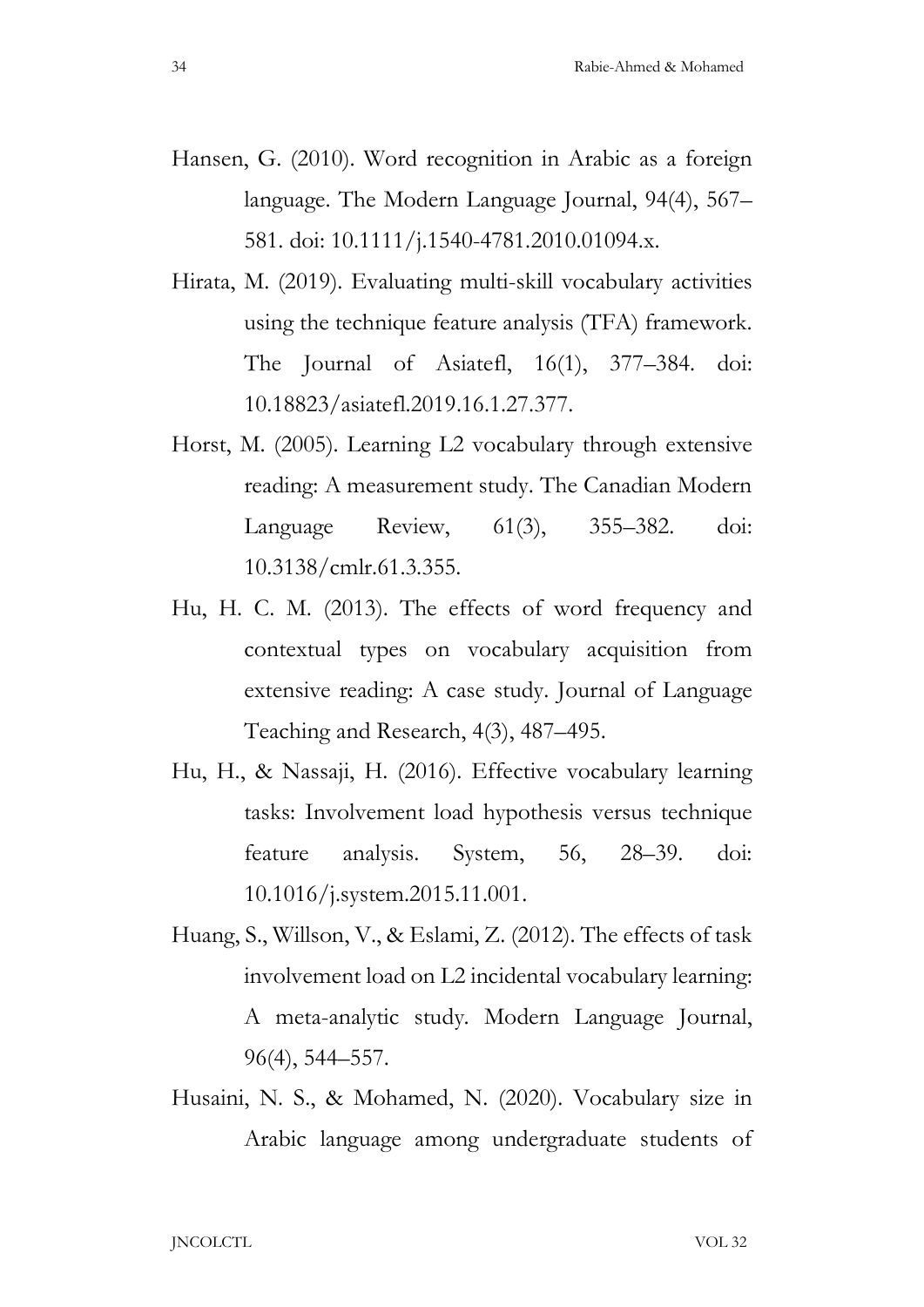Arabic language for professional communication, UiTM. International Journal of Modern Languages and Applied Linguistics, 4(2), 38–62.

- Ibrahim, R. (2013). Reading in Arabic: New evidence for the role of vowel signs. Creative Education, 4(04), 248.
- Joe, A. (2010). The quality and frequency of encounters with vocabulary in an English for academic purposes programme. Reading in a Foreign Language, 22(1), 117–138.
- Keating, G. D. (2008). Task effectiveness and word learning in a second language: The involvement load hypothesis on trial. Language Teaching Research, 12, 365–386.
- Khaldieh, S. (2001). The relationship between knowledge of Icraab, lexical knowledge, and reading comprehension of nonnative readers of Arabic. The Modern Language Journal, 85(3), 416–431. doi: 10.1111/0026- 7902.00117.
- Khorshid, A. (2009). Sahlawayhi: Graded stories for beginners: set 1 (550 words). American University in Cairo.
- Khoshsima, H., & Eskandari, Z. (2017). Task effectiveness predictors: Technique feature analysis vs. involvement load hypothesis. Iranian Journal of English for Academic Purposes, 6(2), 50–69.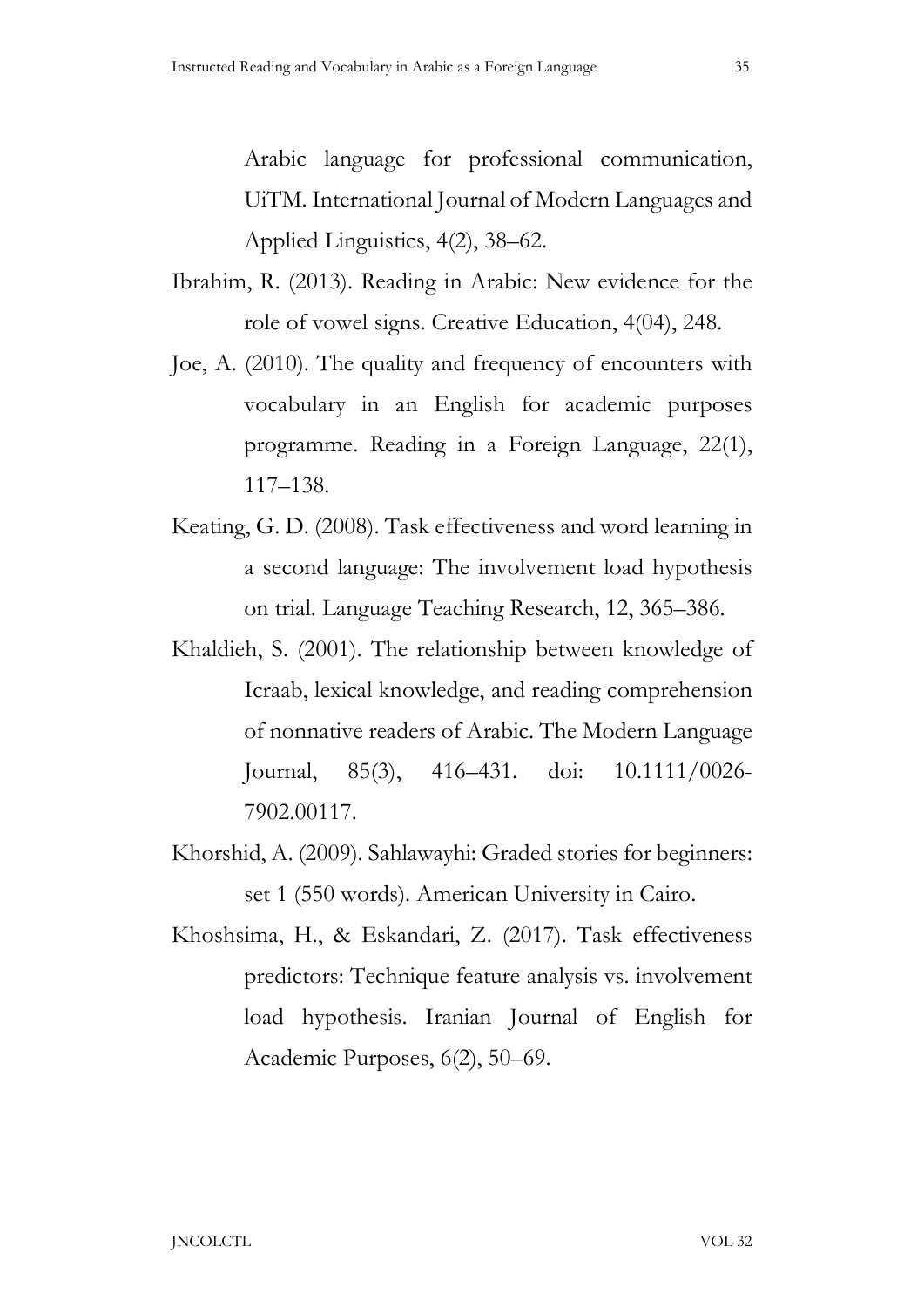- Khoury, G. (2008). Vocabulary acquisition in Arabic as a foreign language: The root and pattern strategy (Ph.D. dissertation). Boston University, Boston, USA.
- Kim, Y. (2008a). The role of task-induced involvement and learner proficiency in L2 vocabulary acquisition. Language Learning, 58, 285–325.
- Kim, Y. (2008b). The contribution of collaborative and individual tasks to the acquisition of L2 vocabulary. The Modern Language Journal, 92, 114–130.
- Lai, F. K. (1993). The effect of a summer reading course on reading and writing skills. System, 21, 87–100.
- Laufer, B., & Girsai, N. (2008). Form-focused instruction in second language vocabulary learning: A case for contrastive analysis and translation. Applied Linguistics, 29(4), 694–716.
- Laufer, B., & Hulstijn, J. (2001). Incidental vocabulary acquisition in a second language: The Construct of Task-Induced Involvement. Applied Linguistics, 22(1),  $1-26$ .
- Layes, S., Lalonde, R., & Rebaï, M. (2017). Study on morphological awareness and rapid automatized naming through word reading and comprehension in normal and disabled reading Arabic-speaking children. Reading & Writing Quarterly, 33(2), 123–140.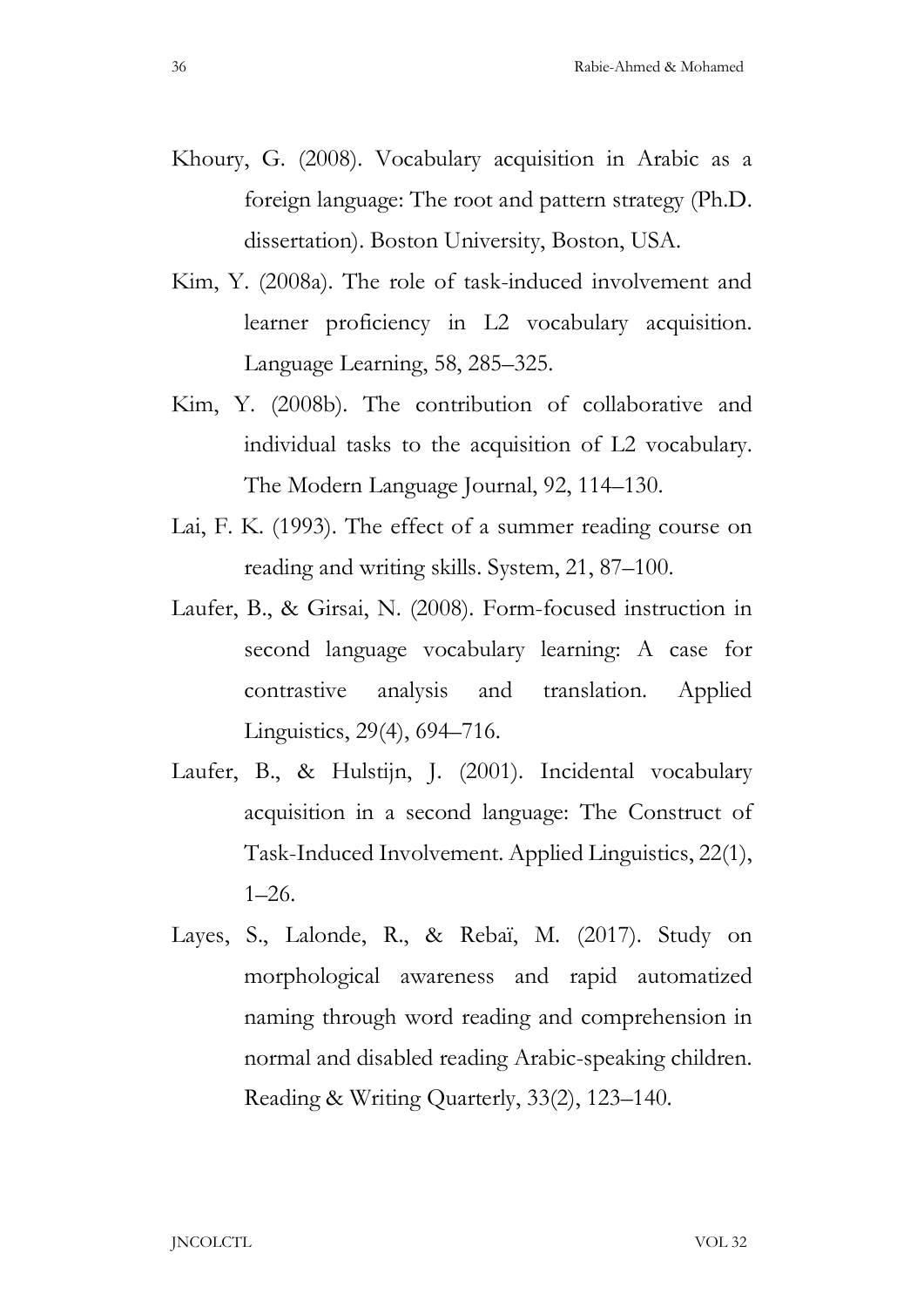- Li, S. (2010). The effectiveness of corrective feedback in SLA: A meta-analysis. Language Learning, 60(2).
- Loewen, S. (2005). Incidental focus on form and second language learning. Studies in Second Language Acquisition, 27, 361–386.
- Loewen, S. (2020). Introduction to instructed second language acquisition. Routledge.
- Loewen, S., & Nabei, T. (2007). Measuring the effects of oral corrective feedback on L2 knowledge. In A. Mackey (Ed.), Conversational interaction in second language acquisition (361–377). Oxford: Oxford University Press.
- Loewen, S., & Philp, J. (2006). Recasts in the adult English L2 classroom: Characteristics, explicitness and effectiveness. The Modern Language Journal, 90(iv), 536–556.
- Looney, D., & Lusin, N. (2019, June). Enrollments in languages other than English in United States institutions of higher education, Summer 2016 and Fall 2016. In Modern Language Association. Modern Language Association. 26 Broadway 3rd Floor, New York, NY 10004-1789.
- Lyster, R. (2004). Differential effects on prompts and recasts in form-focused instruction. Studies in Second Language Acquisition, 26, 399–432.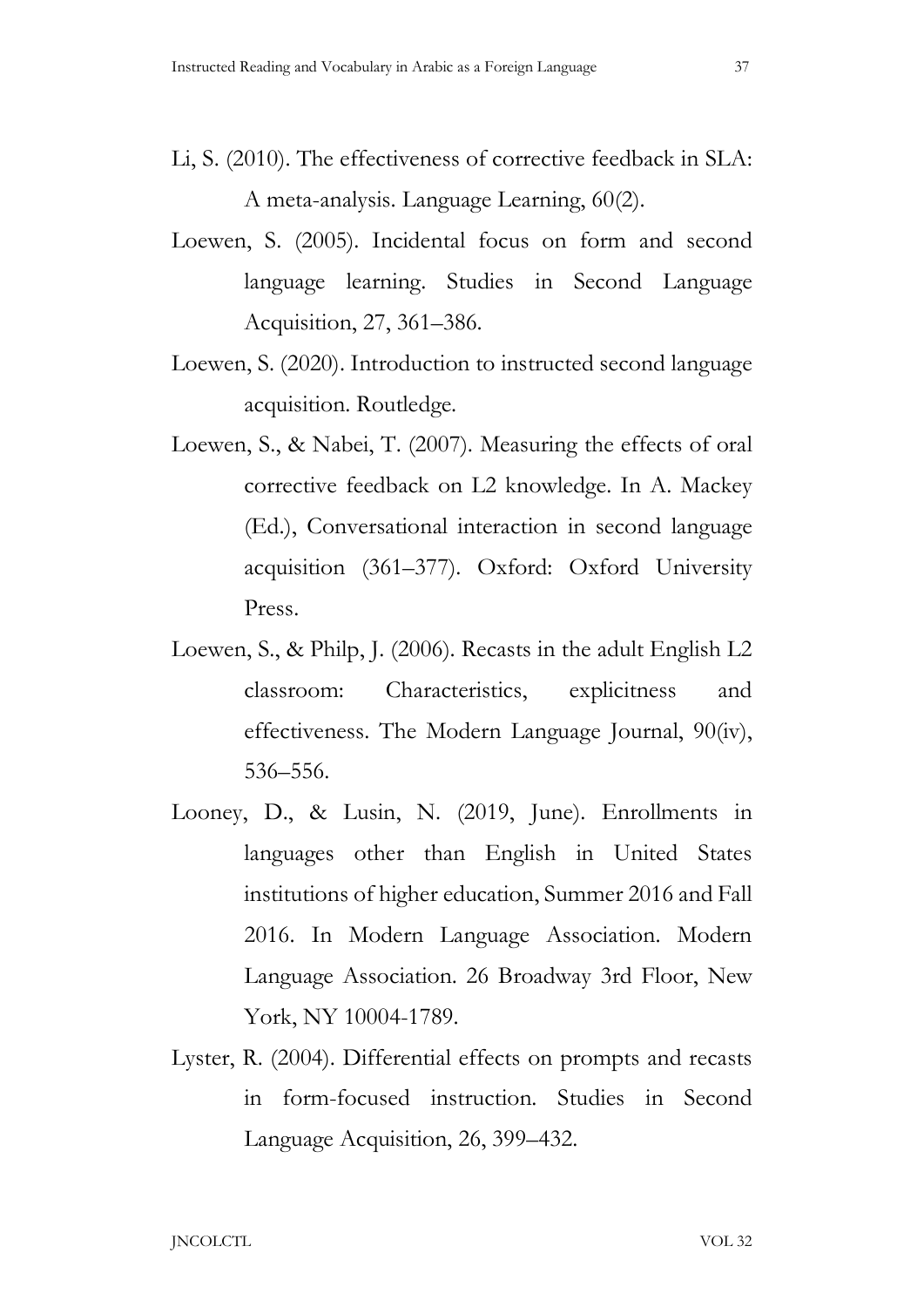- Mackey, A. (2006). Feedback, noticing and instructed second language learning. Applied Linguistics, 27, 405–430.
- Mackey, A., Gass, S., & McDonough, K. (2000). How do learners perceive interactional feedback? Studies in Second Language Acquisition, 22, 471–497.
- Mackey, A., & Silver, R. E. (2005). Interactional tasks and English L2 learning by immigrant children in Singapore. System, 33, 239–260.
- Masrai, A., & Milton, J. (2019). How many words do you need to speak Arabic? An Arabic vocabulary size test. The Language Learning Journal, 47(5), 519–536.
- Midhwah, A. A., & Alhawary, M. T. (2020). Arabic diacritics and their role in facilitating reading speed, accuracy, and comprehension by English L2 Learners of Arabic. The Modern Language Journal, 104(2), 418–438.
- Mohamed. A (2012). Investigating incidental vocabulary acquisition in conversation classes: A qualitative and quantitative analysis. MSU Working Papers in SLS, 3(1), 30–48.
- Mohamed. A (2016). Task-based incidental vocabulary learning in L2 Arabic: The role of proficiency and task performance. JNCOLCTL, 18, 121–157.
- Mohamed, A. A. (2018a). Exposure frequency in L2 reading: An eye-movement perspective of incidental vocabulary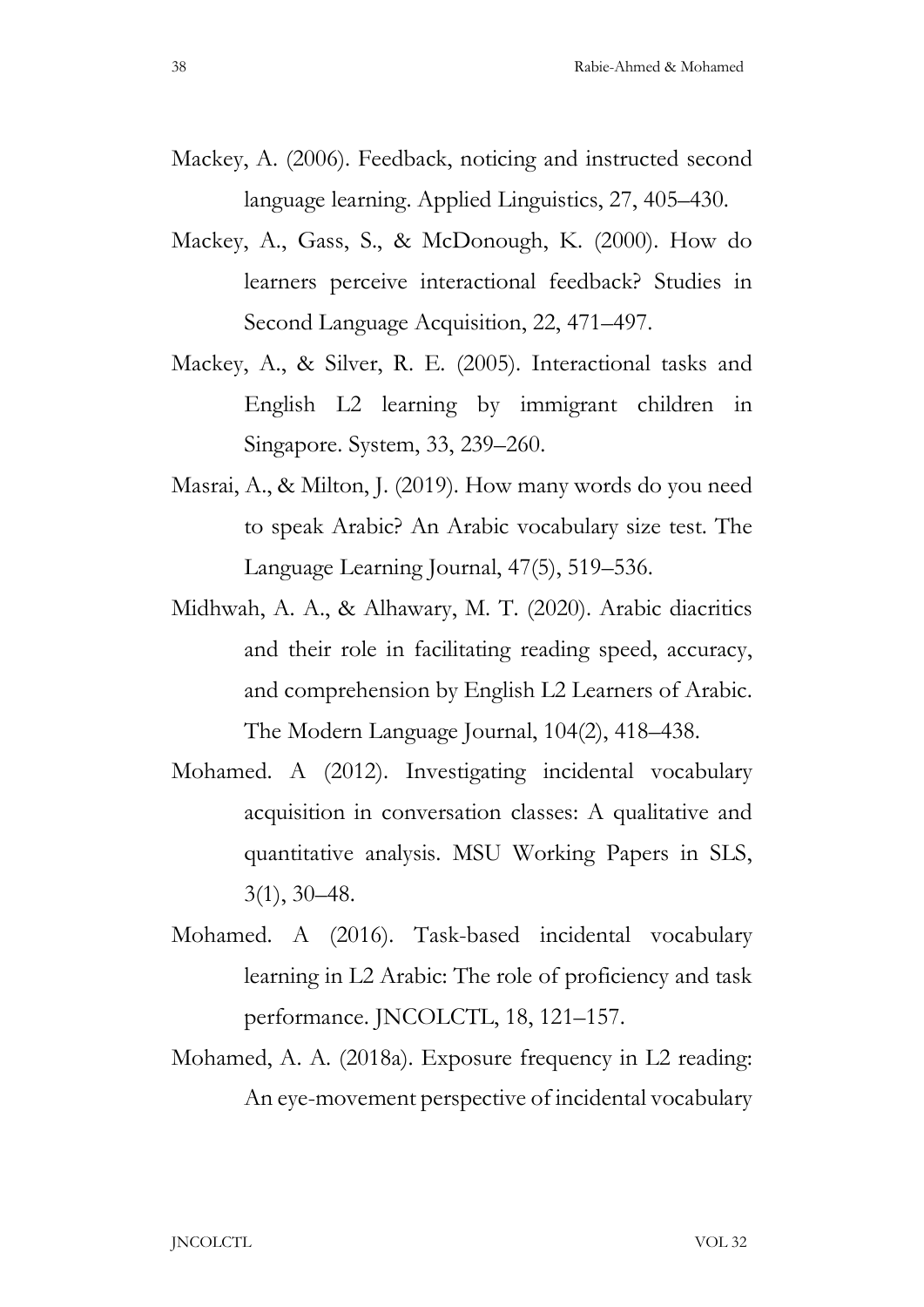learning. Studies in Second Language Acquisition, 40(2), 269–293.

- Mohamed, A. A. (2018b). Looking at words: An eye-tracking investigation of L2 Arabic vocabulary learning. In Routledge Handbook of Arabic Second Language Acquisition (149–166). Routledge.
- Moser, J. (2021). Evaluating Arabic textbooks: A corpus based lexical frequency study. International Journal of Applied Linguistics, 31(2), 248–263.
- Mughazy, M. (2005) Reading despite ambiguity: The role of metacognitive strategies in reading Arabic authentic texts. Al-'Arabiyya, 38/39, 57–74.
- Nassaji, H., & Hu, H. C. M. (2012). The relationship between task-induced involvement load and learning new words from context. International Review of Applied Linguistics in Language Teaching, 50(1), 69–86.
- Nassaji, H., & Jun Tian. (2010). Collaborative and individual output tasks and their effects on learning English phrasal verbs. Language Teaching Research, 14(4), 397–419. doi: 10.1177/1362168810375364.
- Nation, I. S. P. (2001). Learning vocabulary in another language. Cambridge; New York: Cambridge University Press. doi: 10.1017/CBO9781139524759.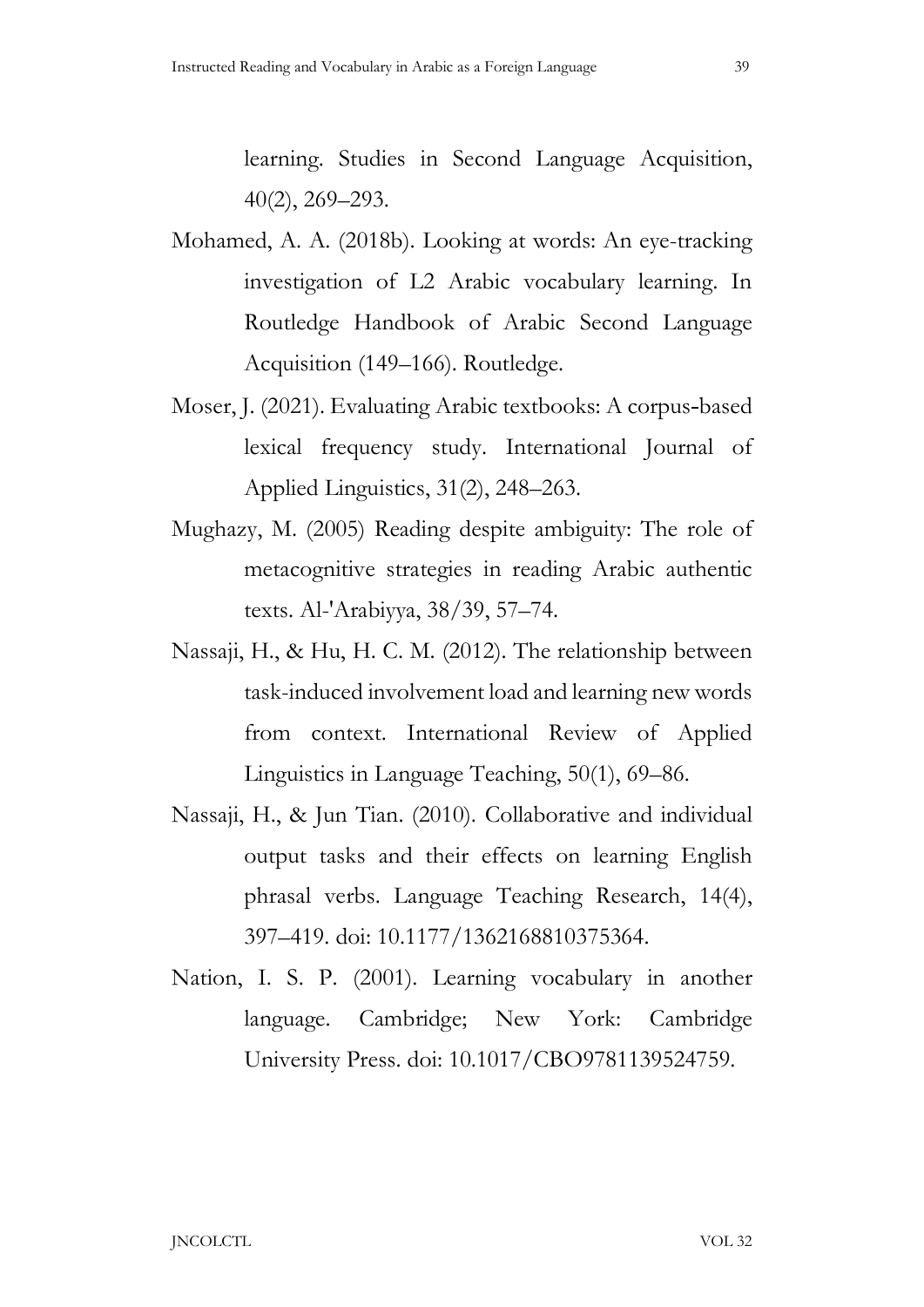- Nation, I. S. P. (2006). How large a vocabulary is needed for reading and listening? Canadian Modern Language Review, 63, 59–82.
- Nation, I. S., & Webb, S. A. (2011). Researching and analyzing vocabulary. Boston, MA: Heinle, Cengage Learning.
- Niu, R., & Helms-Park, R. (2013). Interaction, modality, and word engagement as factors in lexical learning in a Chinese context. Language Teaching Research, 18(3), 345–372. doi: 10.1177/1362168813510383.
- Palmer, J. (2008). Arabic diglossia: Student perceptions of spoken Arabic after living in the Arabic-speaking world. Journal of Second Language Acquisition and Teaching, 15, 81–95.
- Parry, K. (1991). Building a vocabulary through academic reading. TESOL Quarterly, 25, 629–653.
- Pellicer-Sánchez, A. (2016). Incidental L2 vocabulary acquisition from and while reading: An eye-tracking study. Studies in Second Language Acquisition, 38(1), 97–130.
- Pellicer-Sánchez, A. (2020). Expanding English vocabulary knowledge through reading: Insights from eye-tracking studies. RELC Journal, 51(1), 134–146.
- Pellicer-Sanchez, A., & Schmitt. (2010). Incidental vocabulary acquisition from an authentic novel: Do things fall apart? Reading in a Foreign Language, 22(1), 31–55.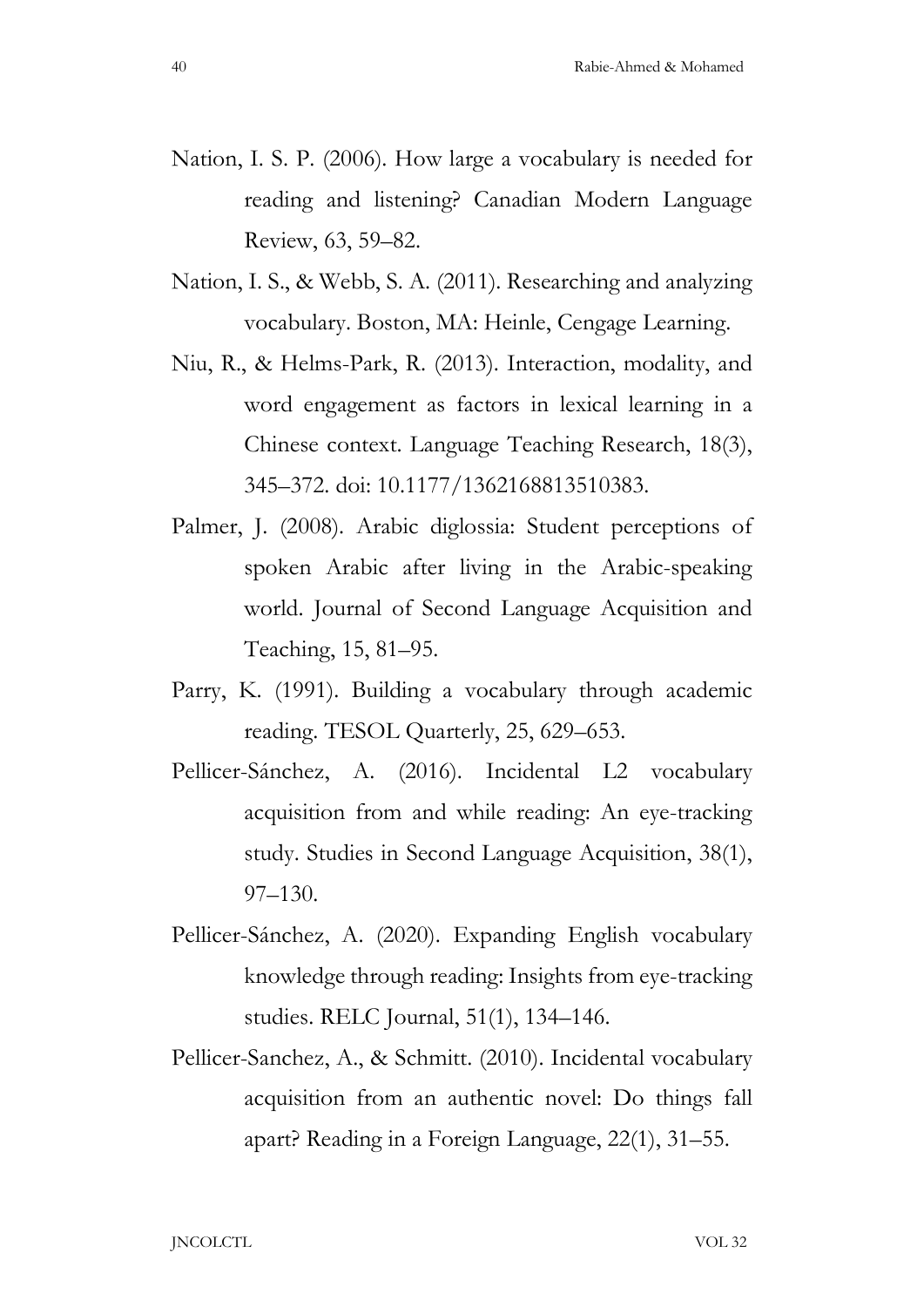- Pigada, M., & Schmitt, N. (2006). Vocabulary acquisition from extensive reading: A case study. Reading in a Foreign Language, 22(1), 1–28.
- Rabie-Ahmed, A., & Mohamed, A. (in press). Collaborative vocabulary learning in an online Arabic classroom: Revisiting involvement load and technique feature analysis in vocabulary teaching activities. Foreign Language Annals.
- Rayner, K. (2009). Eye movements and attention in reading, scene perception, and visual search. The Quarterly Journal of Experimental Psychology, 62(8), 1457– 1506.
- Redouane, R. (2003). Learners' variability in coining new words in L2. Al-'Arabiyya, 49–80.
- Ryding, K. C. (2018). Transcultural content and translingual reflection: Rethinking the Arabic language learning experience. Language, Politics and Society in the Middle East, 30–48.
- Ryding, K. C., & Allen, R. (2013). Teaching and learning Arabic as a foreign language: A guide for teachers. Washington, DC: Georgetown University Press.
- Saiegh-Haddad, E. (2005). Correlates of reading fluency in Arabic: Diglossic and orthographic factors. Reading and Writing, 18(6), 559–582. doi: 10.1007/s11145-005- 3180-4.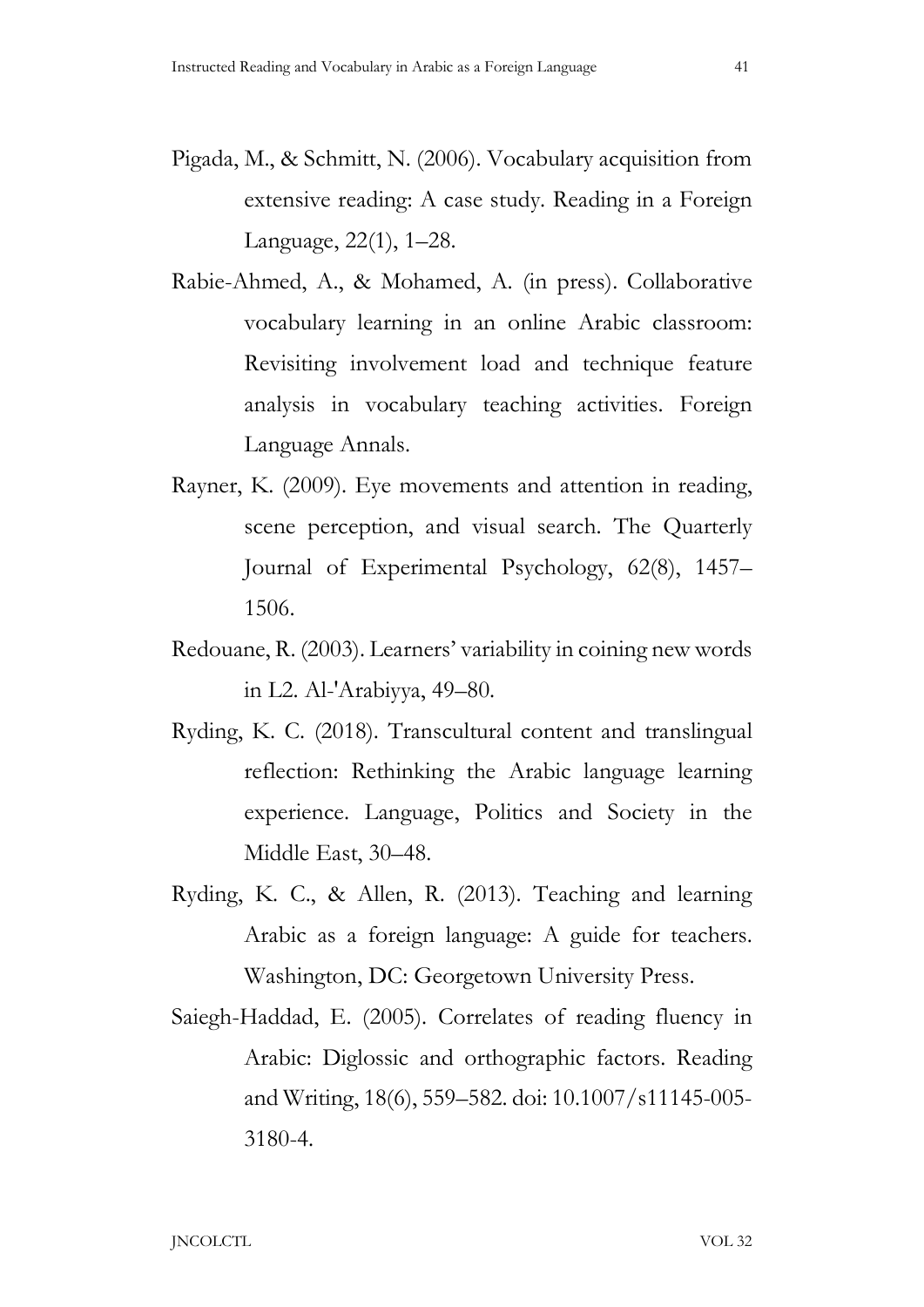- Schmitt, N. (2008). Review article: Instructed second language vocabulary learning. Language Teaching Research, 12(3), 329–363. doi: 10.1177/1362168808089921.
- Schmitt, N. (2010). Researching vocabulary: A vocabulary research manual. Palgrave Macmillan.
- Shalhoub-Awwad, Y., & Leikin, M. (2016). The lexical status of the root in processing morphologically complex words in Arabic. Scientific Studies of Reading, 20(4), 296–310.
- Sheen, Y. (2007). The effects of corrective feedback, language aptitude, and learner attitudes on the acquisition of English. In A. Mackey (Ed.), Conversational interaction in second language acquisition (301–322). Oxford: Oxford University Press.
- Storch, N., & Wigglesworth, G. (2007). Writing tasks: Comparing individual and collaborative writing. In M.P. García Mayo (Ed.), Investigating tasks in formal language learning (157–177). London: Multilingual Matters.
- Taha, H. (2016). Deep and shallow in Arabic orthography: New evidence from reading performance of elementary school native Arab readers. Writing Systems Research, 8(2), 133–142.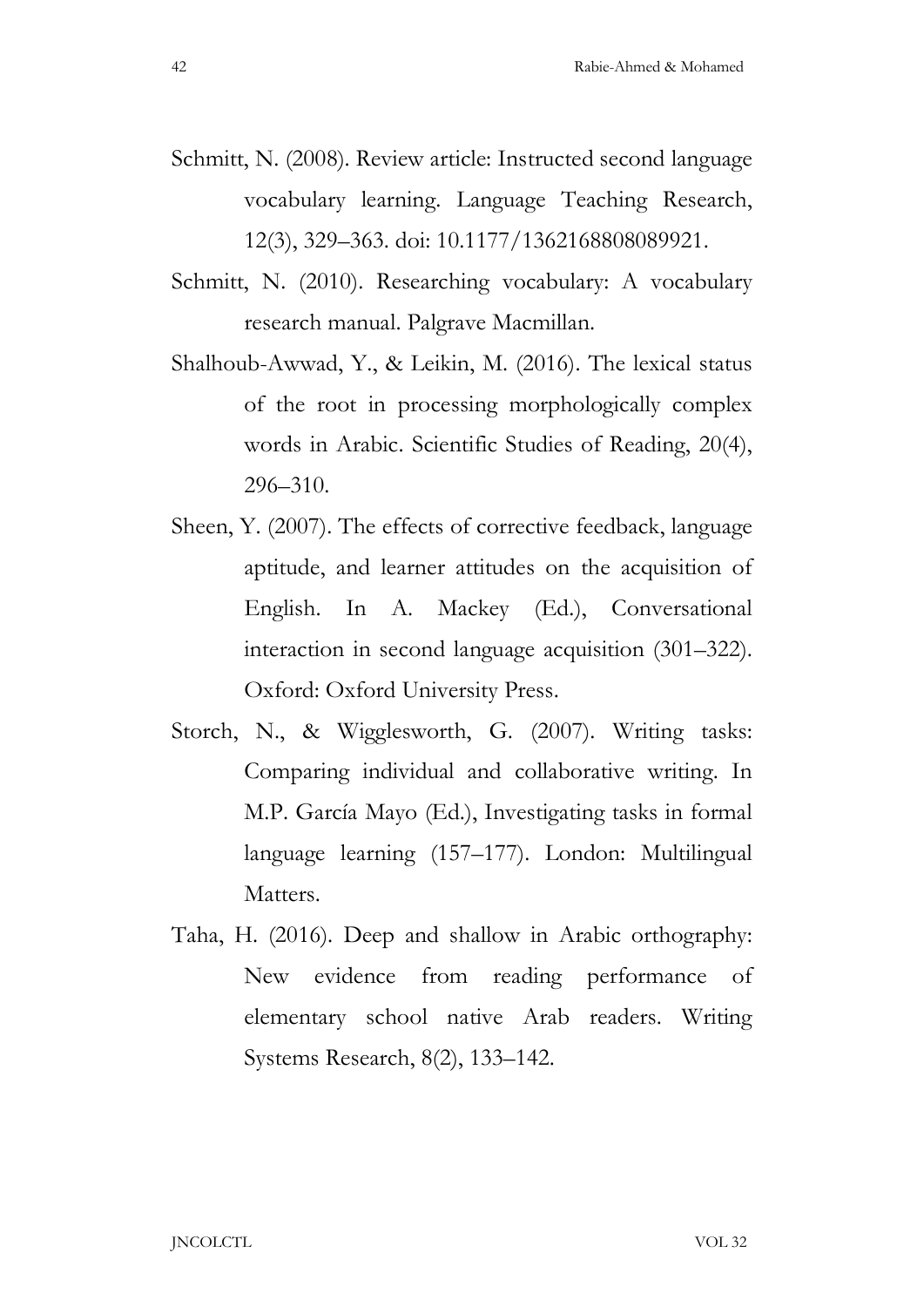- Tibi, S., & Kirby, J. R. (2017). Morphological awareness: Construct and predictive validity in Arabic. Applied Psycholinguistics, 38(5), 1019–1043.
- Tibi, S., Tock, J. L., & Kirby, J. R. (2019). The development of a measure of root awareness to account for reading performance in the Arabic language: A development and validation study. Applied Psycholinguistics, 40(2), 303–322.
- Trentman, E. (2011). L2 Arabic dialect comprehension: Empirical evidence for the transfer of familiar dialect knowledge to unfamiliar dialects. L2 Journal, 3(1).
- Trentman, E. (2013). Imagined communities and language learning during study abroad: Arabic learners in Egypt. Foreign Language Annals, 46(4), 545–564.
- Wahba, K. M. (2006). Arabic language use and the educated language user. In Kassem M. Wahba, Zeinab A. Taha, & Liz England (Eds.), Handbook for Arabic language teaching professionals (139–155). Mahwah, New Jersey: Lawrence Erlbaum.
- Webb, S. (2005). Receptive and productive vocabulary learning: The effects of reading and writing on word knowledge. Studies in Second Language Acquisition, 27(01), 33–52.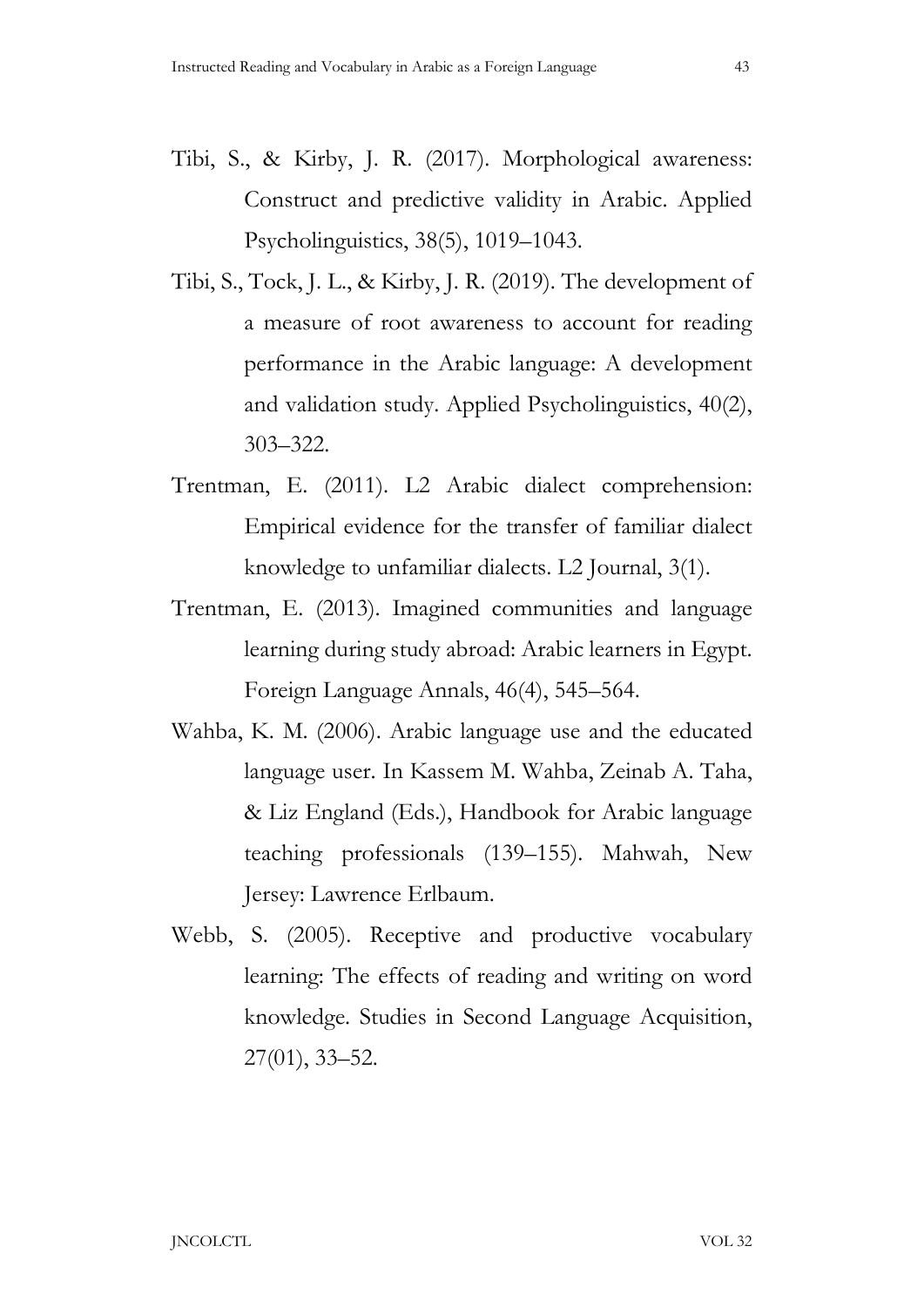- Webb, S. (2007). The effects of repetition on vocabulary knowledge. Applied Linguistics, 28, 46–65. doi: 10.1093/applin/aml048.
- Webb, S. (2008). The effects of context on incidental vocabulary learning. Reading in a Foreign Language, 20(2), 232–245.
- Webb, S., & Nation, P. (2017). How vocabulary is learned. Oxford University Press.
- Whitcomb, L., & Alansary, S. (2017). Using linguistic corpora in Arabic foreign language teaching and learning. In Handbook for Arabic Language Teaching Professionals in the 21st Century, Volume II (219– 231). Routledge.
- Williams, R.S., & Morris, R.K. (2004). Eye movements, word familiarity, and vocabulary acquisition. European Journal of Cognitive Psychology, 16, 312–339.
- Younes, M. (2006). Integrating the colloquial with Fusha in the Arabic as a foreign language classroom. In Kassem M. Wahba, Zeinab A. Taha, & Liz England (Eds.), Handbook for Arabic language teaching professionals (157–166). Mahwah, New Jersey: Lawrence Erlbaum.
- Younes, M. (2014). The integrated approach to Arabic instruction. Routledge. London.